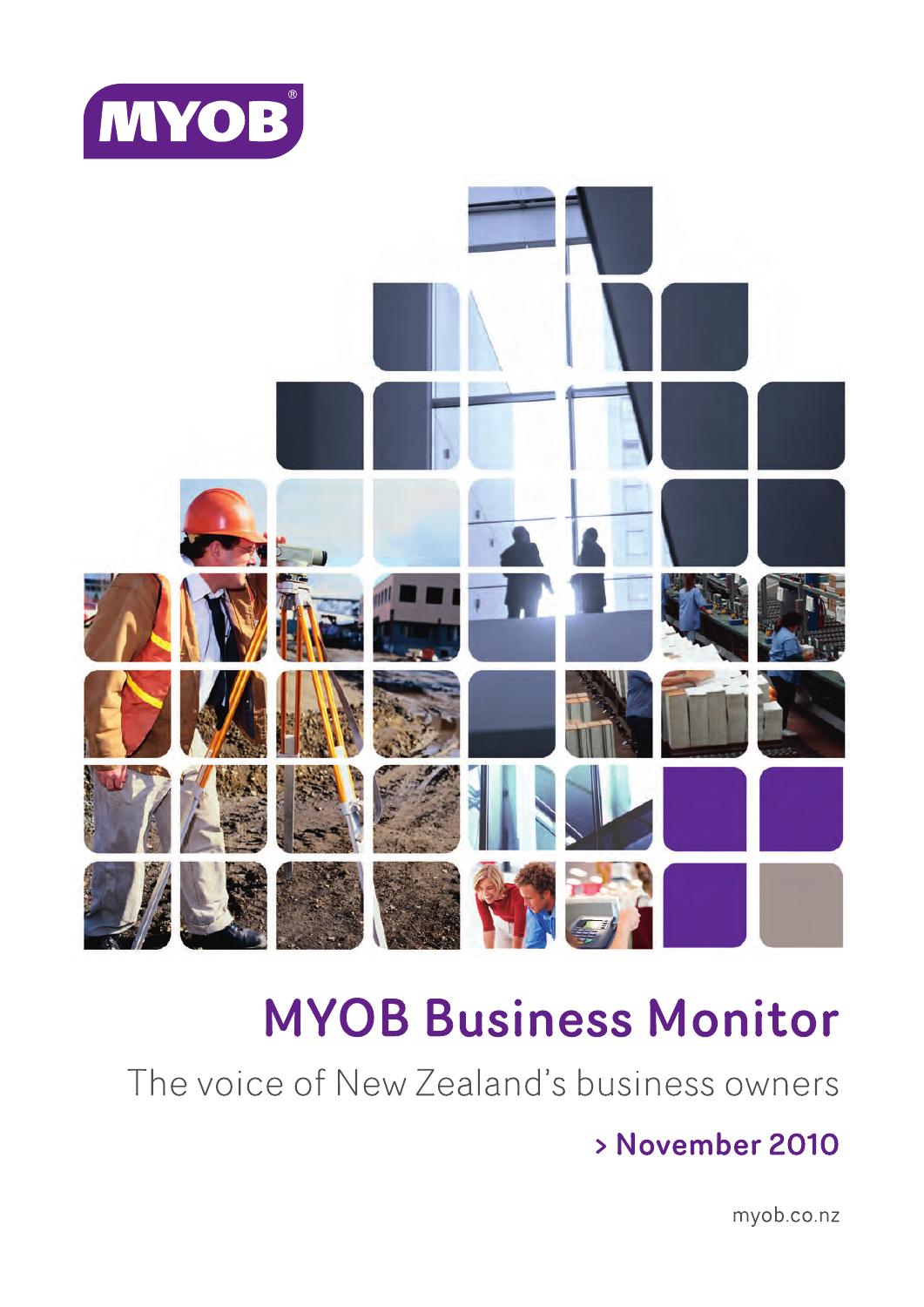<span id="page-1-0"></span>

## **MYOB New Zealand Business Monitor August 2010 ‐ Highlights**

#### **Business confidence in future of New Zealand economy recedes**

Over a third (37%) of business owners surveyed expect the economy to start to improve from it's present position within the next 12 months (compared with 49% of business owners in April 2010), and only 12% of business owners now expect this [improvement](#page-8-0) to be within the next 6 months (compared with 18% who had this expectation in April 2010).

The majority (58%) of business owners predict that the economy will improve at some time after the next 12 months, compared with a minority (46%) of business owners in April 2010.

Medium business (20‐199 employees) owners (48%) are now more confident in the economy over the next 12 months than others, replacing owners of small businesses (5‐19 employees) whose level of confidence has now dropped from 59% in April 2010 to 39% now.

Business owners in Christchurch are the most confident (42%) about economic recovery over the next year, and the most confident (10%) about economic recovery in the next 3 months.

#### **Over a third report revenue decreases**

38% of business owners report revenue has decreased since this time last year, and 25% report revenue has increased. This is almost a complete reversal of the responses in August 2010, when 26% of business owners surveyed reported [decreases,](#page-11-0) and 31% reported increases in their business revenue compared with a year ago.

Business owners with larger annual business revenues are more likely to have had increases than decreases in business revenue. Hardest hit by industry sector are business owners in Construction and Trades (22% +ve vs. 48% -ve), in Transport (17% +ve vs. 44% -ve), and in Agriculture, Forestry and Fishing (26% +ve vs. 41% ‐ve).

#### **Less work or sales in the pipeline than usual**

A quarter (26%) of business owners report more sales or work than usual in the pipeline for the next three months, but one third (32%) report less work. [\(Wellington](#page-16-0) is the only location in New Zealand where more business owners have more, rather than less, in the pipeline.)

This is similar to the 'pipeline' results in Australia, where 28% of business owners report more sales in the pipeline, 26% of them report less.

Consistent with their revenue increases (see above), businesses with larger annual revenues are reporting the most sales or work in the pipeline. By sector, business owners in Manufacturing and Wholesale, and in Finance and Insurance, are most likely to have more work than usual in their pipeline.

#### **[Businesses](#page-20-0) optimistic for revenue over next 12 months**

Two fifths (42%) of business owners surveyed expect their business revenue to increase over the next 12 months, while only 12% expect their revenue to decrease in that time.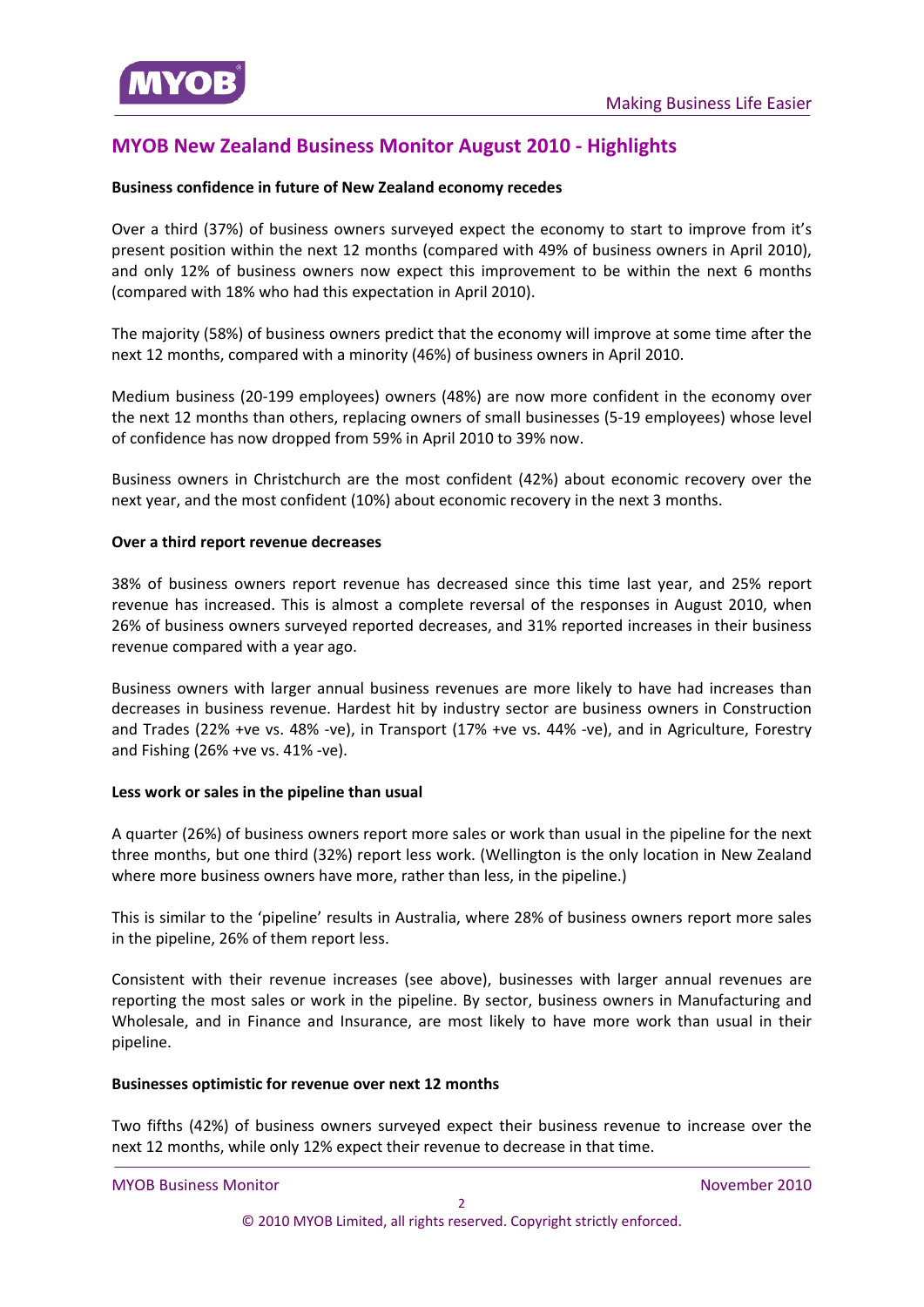

This finding is almost identical to August 2010 expectations, and also to November 2010 survey findings in in Australia, where 43% of business owners expect business revenue to be up in a year's time, and only 14% expect it to be down.

#### **Optimistic about future revenue, majority of New Zealand business owners adopt growth strategy**

Just over half (53%) of the business owners surveyed report that their main objective for their business in the next year is: *To increase or grow the current levels of [clients/customers](#page-24-0) and revenue in the business.*

The business owners who are more likely to have a growth strategy, in order of likelihood: have annual business revenue of \$5m+ (72%); own a small business (69%); and own a Manufacturing or Wholesale business (68%).

Less than one third (28%) of the business owners surveyed have a maintenance strategy in the year ahead and agree that the main objective for their business in the next year is: *To maintain the current levels of clients/customers and revenue in the business.*

Business owners who are more likely to have a maintenance strategy, in order of likelihood: own a maturing (5‐10 years old) business (38%); own a Construction or Trades business (34%); and are female (32%).

#### **Cash flow, fuel prices, interest rates and price margins and profitability are expected to put pressure on business in coming year**

*Cash Flow* continues to be the leading expected pressure on business (by 29% of business owners surveyed), as it was in August 2010. The business owners who expect to feel the most pressure on their business from cash flow are those in medium businesses (45%), those who have seen a decrease in their business revenue compared with a year ago (42%), and those in the [Construction](#page-26-0) and Trades sector (36%).

#### **Interest and Exchange rates expected to put squeeze on Agriculture sector**

While a quarter (26%) of business owners expect *interest rates* to put pressure on their business in the year ahead, half (50%) of businesses in the [Agriculture,](#page-26-0) Forestry and Fishing sector expect this, and more than half (58%) of them expect *exchange rates* to put pressure on their business in that time.

#### **Loyal customers, better customer [relationships](#page-29-0) most help businesses run better**

Almost two fifths (38%) of the business owners surveyed report that being in a good relationship with loyal customers enables them to run their businesses more effectively. (This result is replicated in Australia, where 37% say the same.)

#### **Better marketing, advertising aids business success**

One quarter (25%) of business owners (and one quarter of the business owners in Australia surveyed at the same time) nominate *better advertising and marketing* as key factors in the more effective running of their business. The business owners who nominate this factor are more likely to have a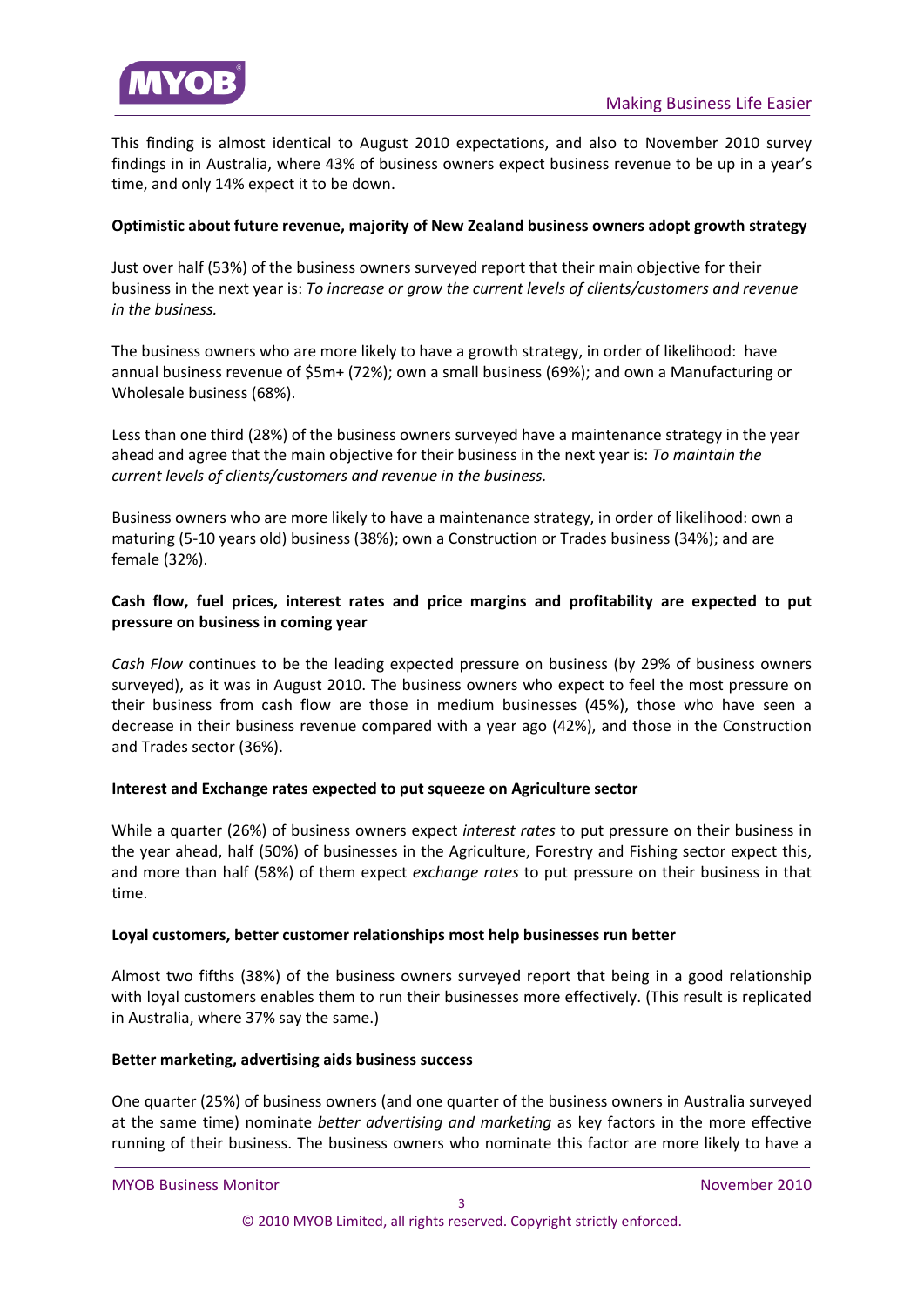

business website (45% vs. only 16% of those who don't have one), own a small business (34%), and own a business in the Retail and Hospitality sector (31%).

#### **Most [business](#page-32-0) owners still being paid in the same time, but one third waiting longer**

While 60% of business owners report that they are getting paid in about the same time as they were paid six months ago, one third (34%) say that it's taking a little or a lot more time to get paid. Only 3% say that they are getting paid a little or a lot faster than they were being paid six months ago.

The business owners waiting longer to get paid are in the Manufacturing or Wholsale sector (50%) or the Construction or Trades sector (43%).

#### **Many businesses diversifying through increased activity in new markets, plus greater variety of products and services**

More than twice as many (26%) business owners report increased activity in new markets as report the opposite (12%). Owners of businesses in the [Manufacturing](#page-33-0) and Wholesale sector (44%) are most likely to report an increase in this activity, followed by owners of medium sized businesses (41%), and business owners who have enjoyed increased revenue compared with a year ago (39%).

While 23% of business owners surveyed report that they are offering a greater variety of products and services in the last six months, only 7% report offering less variety of products and services over that time.

#### **Cutbacks in sales and [promotions,](#page-33-0) marketing and advertising spending**

Owners of smaller businesses have not sustained sales and promotions, or marketing and advertising spending, unlike owners of larger businesses. Business owners with increased business revenue vs. a year ago (30%), and small business (30%) and medium business (24%) owners, are more likely to report increases rather than decreases in their sales and promotions activity.

#### **Businesses with more revenue increasing staff numbers, staff training**

Two fifths (40%) of owners of businesses with an annual revenue of \$5m+ have increased *staff training* in the last six months, compared with only 22% of small business owners who have. Finance and Insurance is the industry sector with business owners most likely (27%) to have increased staff training in the last six months.

#### **Many business owners still miss opportunity to [systematically](#page-35-0) track business cash flow**

Many business owners are still relying on *bank statements* (41%), rather than *computerised accounting systems* (25%), to measure and track their cash flow.

More than half (56%) of businesses in the Finance and Insurance sector rely on their *bank statements* to track their cash flow. Owners of establishing (2‐5 year old) businesses (49%) are the next most likely to do so, followed by business owners located in Regional New Zealand (47%), business owners who don't have a business website (47%) and business owners (mostly sole traders) with low annual business revenue of \$40‐75K (47%).

**MYOB Business Monitor** *MYOB* Business Monitor  *<i>November 2010*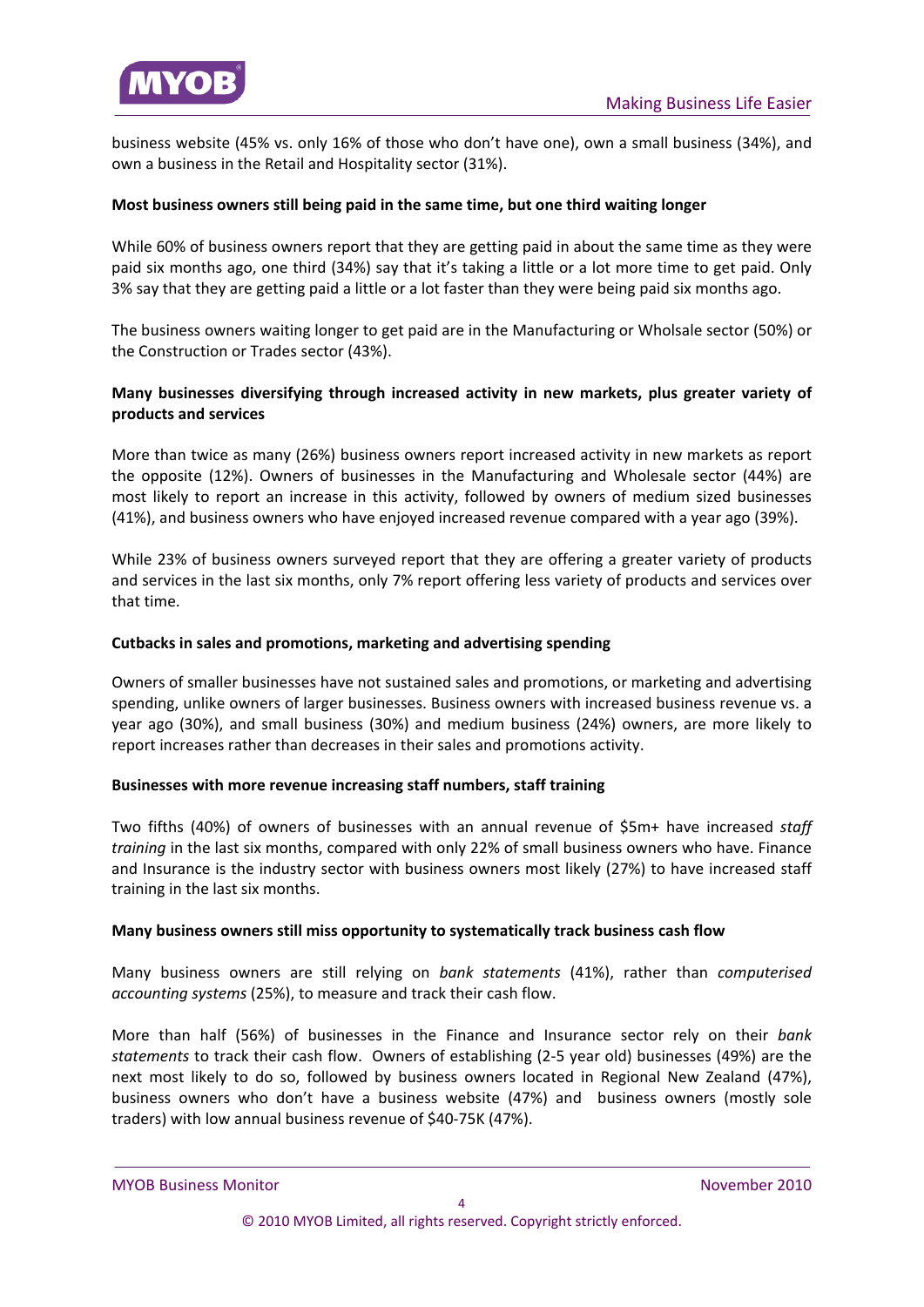

#### **Very few business owners admit to poor or no cash flow management**

Under a tenth (8%) of business owners surveyed admit that *"I don't track cash flow as well as I should",* compared with 12% of the business owners surveyed in April 2010 who admitted this.

Business owners who own up to this lack of cash flow tracking appear more likely to be 18‐39 years of age (15%), owners of start‐up (<2 years old) businesses (13%), and owners of a business in the Transport sector (15%) or a business in the Finance and Insurance sector (15%).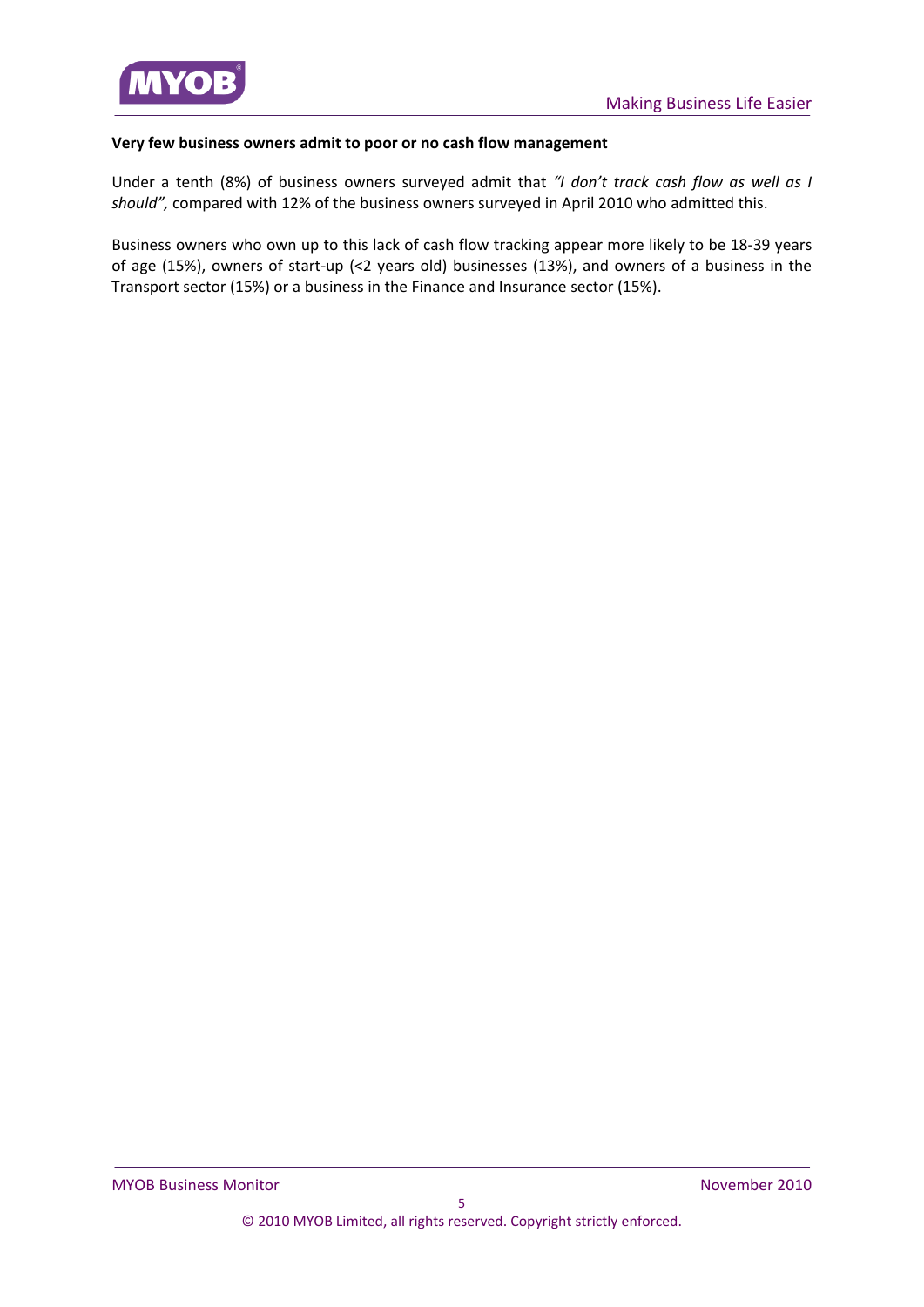

## **Table of Contents**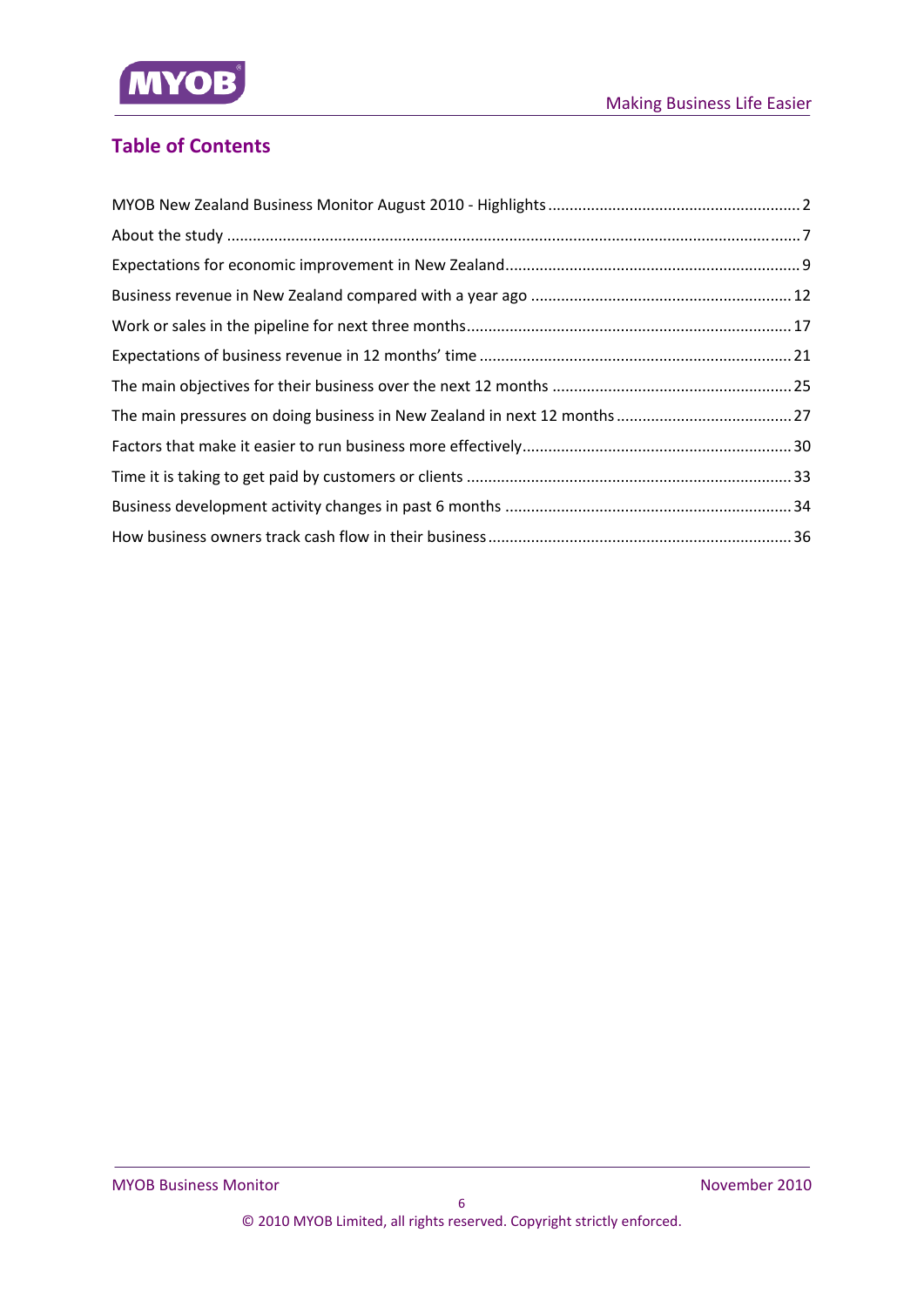<span id="page-6-0"></span>

## **About the study**

The MYOB Business Monitor is designed to research key areas of business performance, including profitability, cash flow and pipeline work, as well as business confidence and satisfaction in the support of Government. This report presents the summary findings for key indicators from the MYOB Business Monitor comprising a national sample of **1,007** business proprietors and directors, conducted in **October 2010**. The businesses participating in the online survey are defined as both non-employing and employing businesses with zero employees ('sole traders'), 1-4 employees ('micro businesses'), 5‐19 employees ('small businesses') and 20‐199 employees ('medium businesses'). Industries have been grouped (see next page) for the purposes of providing meaningful results based upon sample segments of reasonable size, and with a lower margin of error. (The business weightings in this report are in line with *Statistics New Zealand: New Zealand Business Demography Statistics: At February 2010: ISSN 1174‐1988.*)

This research report was prepared by *The Financial Research Company* and fieldwork was completed by *Colmar Brunton* (a Millward Brown Company) for Julian Smith, General Manager – New Zealand, MYOB NZ Limited **julian.smith@myob.com** | **www.myob.co.nz**

The findings in this study are reported here under the following main headings:

- Expectations for economic improvement in New Zealand
- Business revenue compared with 12 months ago
- Projected work or sales for next 3 months compared with usual
- Expectations of business revenue in 12 months' time
- Main objectives for business over next 12 months
- Main pressures on doing business in New Zealand in next 12 months
- Factors that make it easier to run business more effectively
- The time it is taking businesses to get paid by customers or clients
- Business staffing and activity changes in last 6 months
- How business owners track cash flow in their business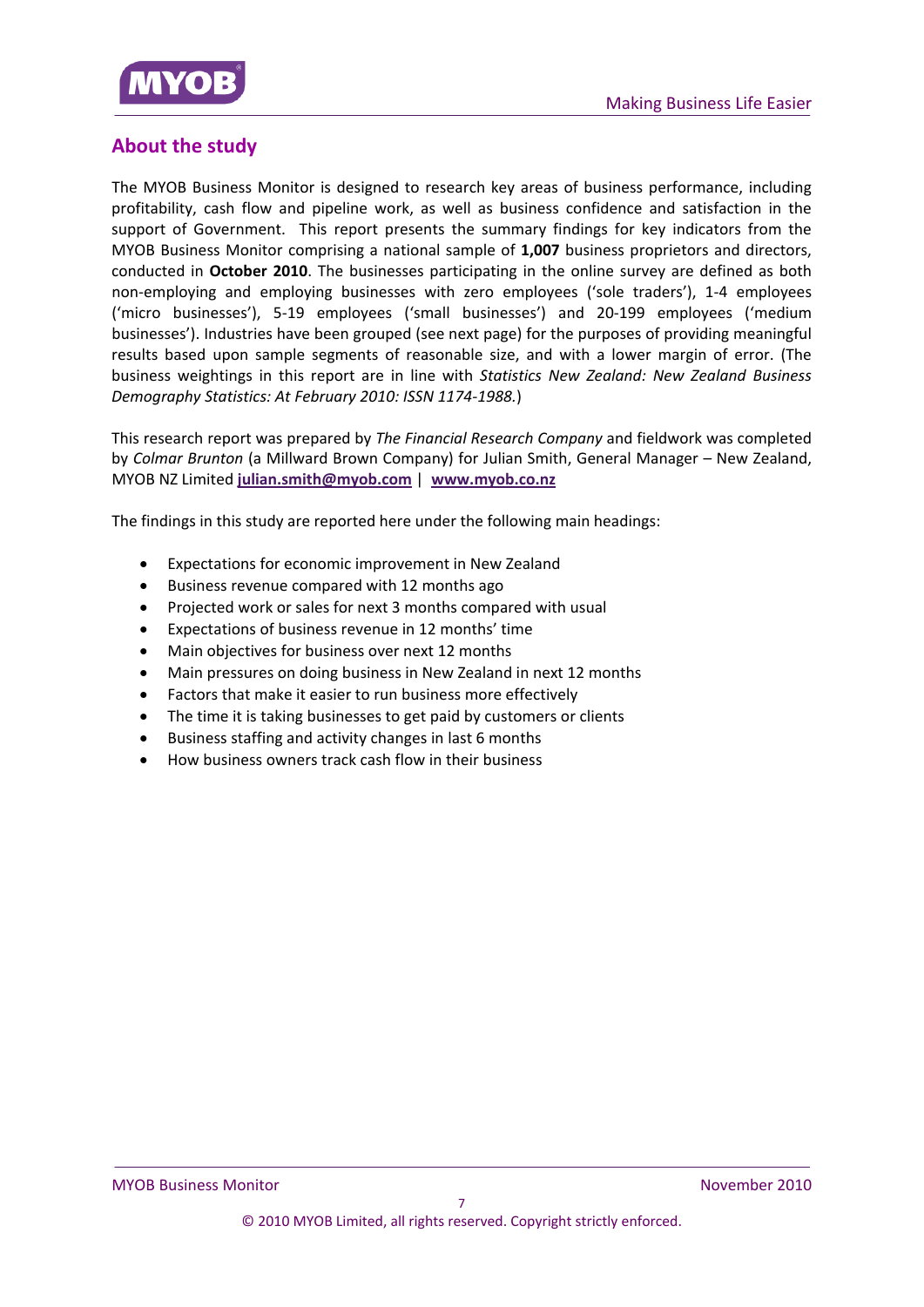



The findings of this research are also reported by industry type. (Industries have been grouped as follows for the purposes of providing meaningful results based upon sample segments of reasonable size, and with a lower margin of error. Occasionally in this report, industries have been de-grouped where there are very different results between those in an industry grouping.)

| Industry                                         | Sample |
|--------------------------------------------------|--------|
| Agriculture, Manufacturing & Wholesale           | 139    |
| <b>Construction &amp; Trades &amp; Transport</b> | 204    |
| Finance & Insurance                              | 37     |
| <b>Professional &amp; Business Services</b>      | 262    |
| Retail & Hospitality                             | 142    |
| Other Industries (included in total results)     | 223    |
| Total                                            | 1.007  |

(\*Other Industries, combined because their sample segment numbers on their own have too high a margin of error, include these sectors: Communication Services; Cultural & Recreational Services; Education; Electricity, Gas & Water Supply Services; Health & Community Services; Mining; and Personal & Other Services.)

The findings of this research are also reported by Auckland, Wellington, Christchurch and Rest of New Zealand for some questions, and the sample size in each of these segments is as follows:

| Location            | Sample |
|---------------------|--------|
| AUCKLAND            | 406    |
| WELLINGTON          | 96     |
| CHRISTCHURCH        | 134    |
| REST OF NEW ZEALAND | 371    |
| Total               | 1,007  |

The findings of this research are also reported by City/Metro, Regional and Rural for some of the questions, and the sample size in each of these segments is as follows:

| Location             | Sample |
|----------------------|--------|
| CITY/METRO           | 448    |
| REGIONAL NEW ZEALAND | 439    |
| RURAL NEW ZEALAND    | 120    |
| Total                | 1.007  |

The findings of this research are also reported by the number of employees in each of the businesses surveyed and was capped for companies with less than 200 employees. The proportions of sole, micro, small and medium businesses are broadly in line with their proportions of all businesses in New Zealand, which explains the smaller sizes of the Small Business and Medium Business segments:

| Number of Employees/Business Type |       |
|-----------------------------------|-------|
| 0 Employees/Sole Traders          | 524   |
| 1-4 Employees/Micro Business      | 293   |
| 5-19 Employees/Small Business     | 127   |
| 20-199 Employees/Medium Business  | 63    |
| Total                             | 1,007 |

MYOB Business Monitor *MYOB Business Monitor*  **1999**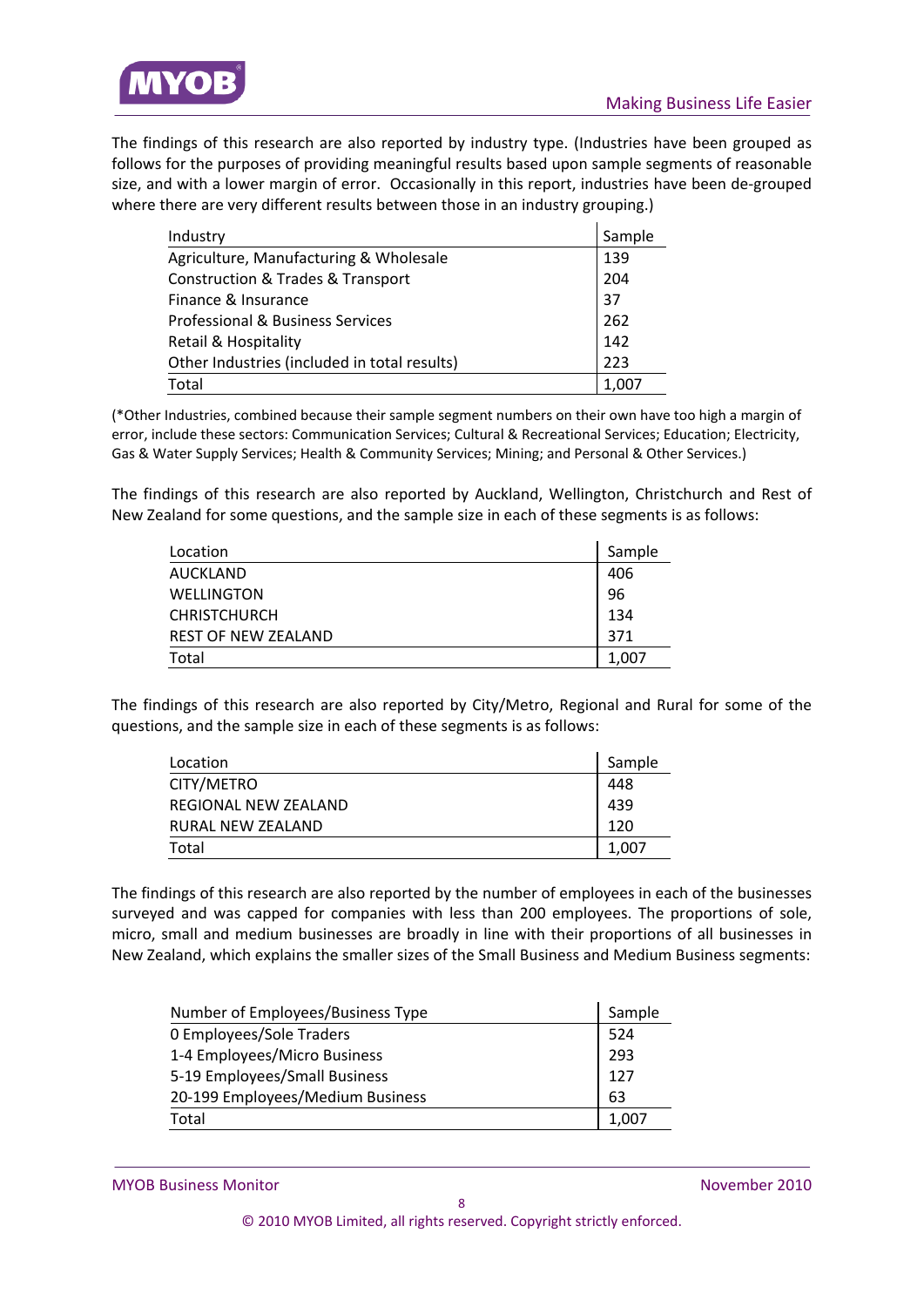<span id="page-8-0"></span>

## **Expectations for economic improvement in New Zealand**

#### **Fewer business owners now expect New Zealand economy to improve over next 12 months**

Base: Business owners and directors (n = 1,007) Q. When do you believe that New Zealand's economy will improve from its present position?

#### **Only two fifths expect economic recovery in New Zealand in 12 months, and only one eighth expect it to be in next 6 months**

Less than two fifths (37%) of business owners surveyed expect the economy to improve from the present position in 12 months (compared with 49% in April 2010), and only 12% of business owners now expect recovery within the next 6 months (compared with 18% in April 2010). (See Figure 1)

#### **Many now see economic recovery more than year away**

Over half (58%) of business owners predict that the economy will improve at some time after the next 12 months, compared with a minority (46%) who had this expectation in April 2010. (See Figure 1)

#### **Owners of medium businesses most optimistic, small business owners less confident than before**

Medium business (20‐199 employees) owners are now more confident of an economic recovery, replacing owners of small businesses (5‐19 employees) who were the most confident in April 2010 and November 2009, but whose level of confidence of economic improvement in the next 12 months has dropped by 20%. (See Figure 1.1)

#### **Business owners in Christchurch most confident about medium term economic recovery**

Two fifths (42%) of business owners in Christchurch expect the economy to improve from its present position in the next 12 months, while only 32% of business owners in the Rest of New Zealand (excluding the three Main Cities) expect it to do so. (See Figure 1.2) 10% of Christchurch business owners expect the economy to recover from its present position within the next 3 months, whereas only 3% of business owners in the Rest of New Zealand are that confident.

#### **Only Manufacturing and Wholesale business owners more confident than before, confidence of Agriculture, Forestry and Fishing business owners has declined**

Nearly three fifths (59%) of business owners in the Manufacturing and Wholesale industry are confident that the economy will recover from its present position, compared with 55% of business owners in this sector who felt this way in April 2010. While two fifths (39%) of Agriculture, Forestry and Fishing business owners had this view in April 2010, only one fifth (20%) of these business owners are now that confident. (See Figure 1.3)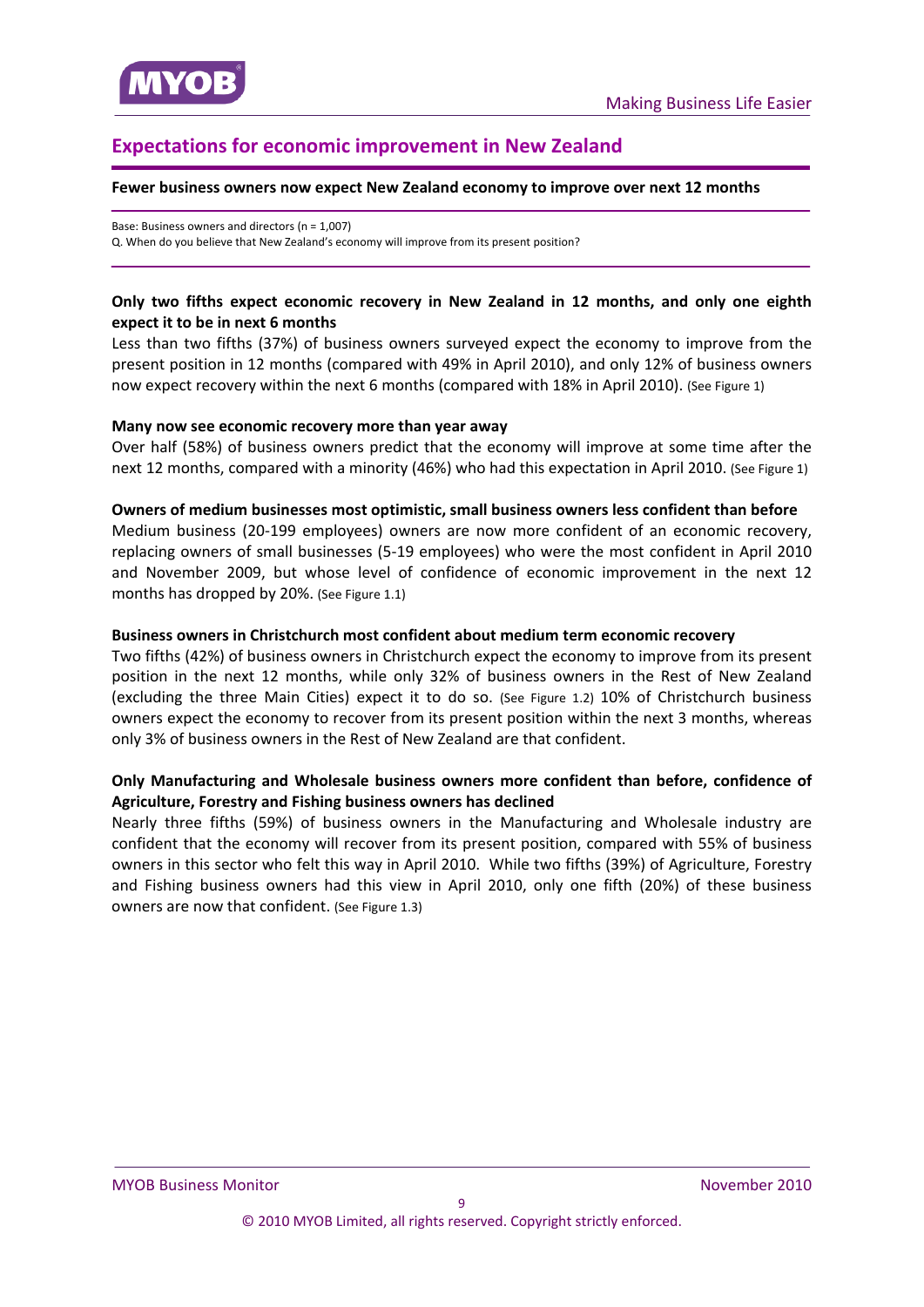



Figure 1: Time expectations for future economic improvement in New Zealand (% of n = 1,007)

Figure 1.1 Expectation of economic improvement in the next **12 months**: by Number of Employees (% of n=1,007)

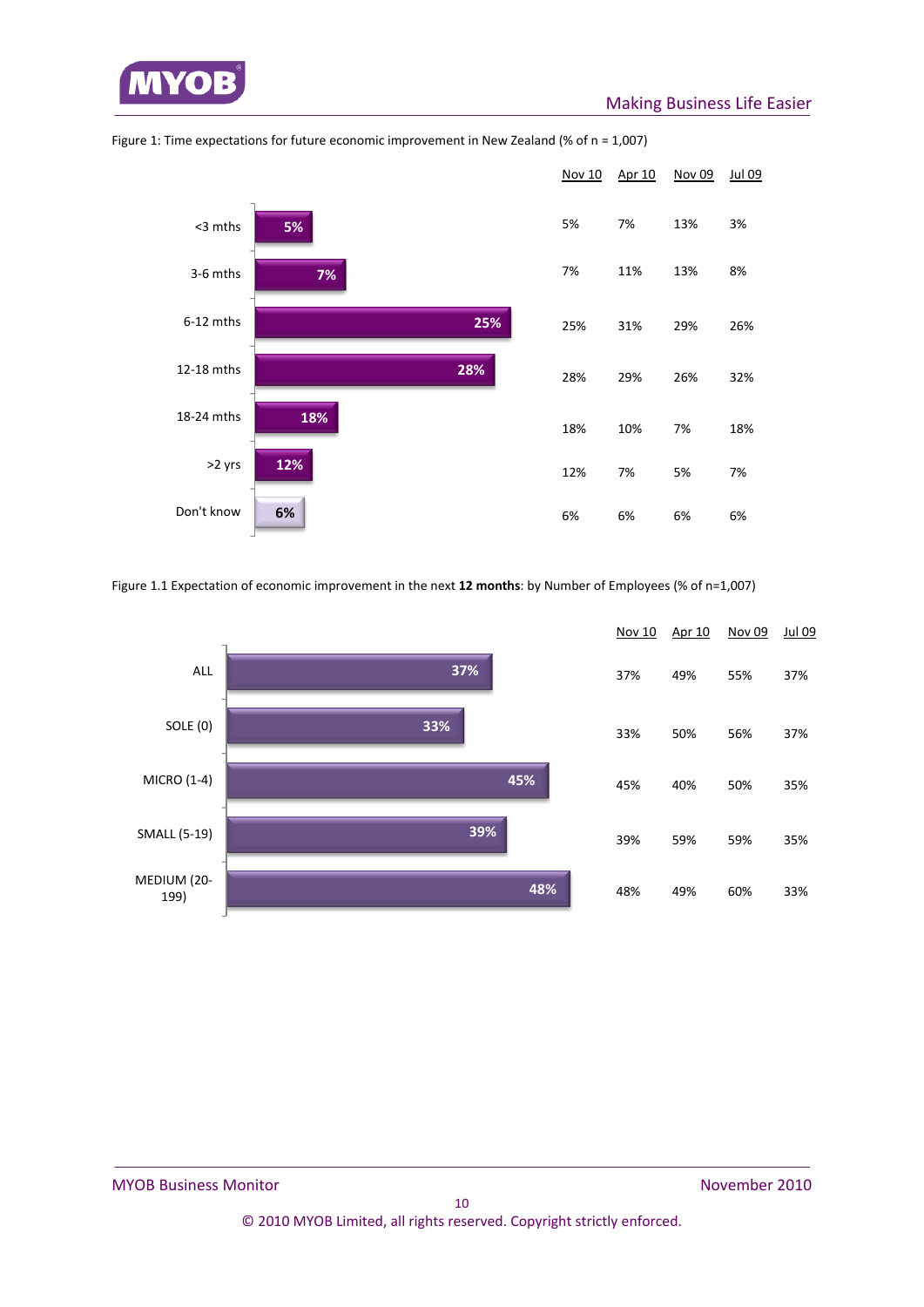



Figure 1.2 Expectation of economic improvement in the next **12 months**: by Location (% of n = 1,007)

Figure 1.3 Expectation of economic improvement in the next **12 months**: by Industry (% of n = 1,007)



MYOB Business Monitor *MYOB Business Monitor*  **1999**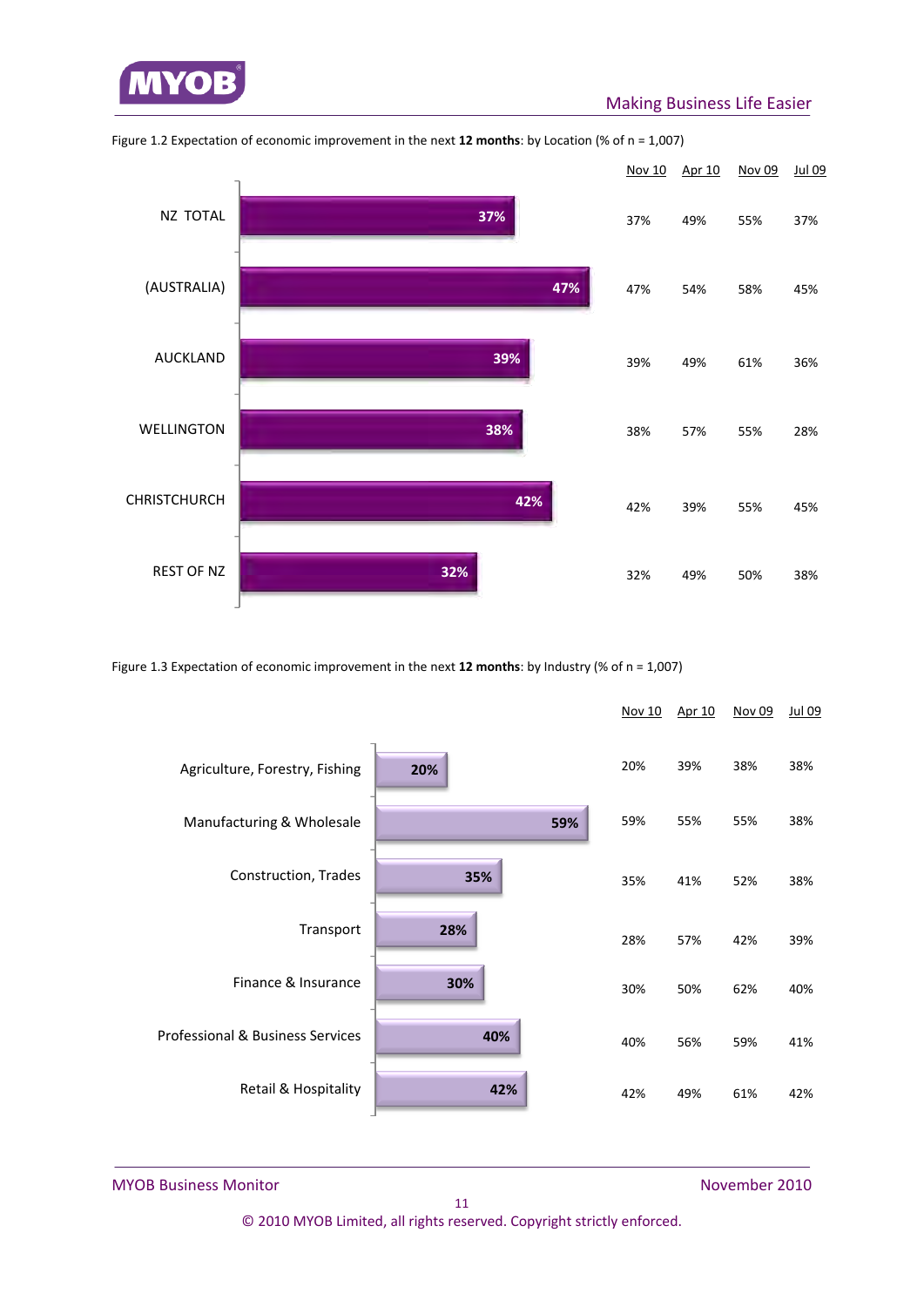

<span id="page-11-0"></span>

## **Business revenue in New Zealand compared with a year ago**

#### **More business owners report revenue decrease than increase**

Base: Business owners and directors (n = 1,007)

Q. At the present time, is your business revenue (i.e. your gross from sales) up or down on a year ago, or about the same? Please indicate how much your business revenue (i.e. your gross from sales) is up or down on a year ago? (Please type in the percentage in the box below)

#### **Reversals of fortune reported in both New Zealand and Australia**

Nearly two fifths (38%) of business owners surveyed report revenue *decreases* compared with 12 months ago, and only 25% report revenue *increases* compared with a year ago. This is an almost complete reversal of the responses in August 2010, when 26% of business owners surveyed reported *decreases,* and 31% reported *increases*. (See Figure 2) This reversal of fortune has also been reported by business owners in Australia, where 34% report comparative *decreases* (compared with 22% reporting *decreases* in August 2010), and 26% report comparative *increases* (compared with 35% reporting *increases* in August 2010). (See Figure 2.4)

Figure 2: Revenue increases vs. decreases last 12 months, as reported by total sample (% of n=1,001)



|                                | <b>Nov 10</b> | Aug 10 | Apr 10 | <b>Nov 09</b> |
|--------------------------------|---------------|--------|--------|---------------|
| <b>■</b> Increase              | 25%           | 31%    | 26%    | 22%           |
| $\blacksquare$ Remain the same | 34%           | 39%    | 36%    | 36%           |
| $\square$ Decrease             | 38%           | 26%    | 35%    | 36%           |
| $\sqcup$ Don't know/not sure   | 3%            | 4%     | 4%     | 7%            |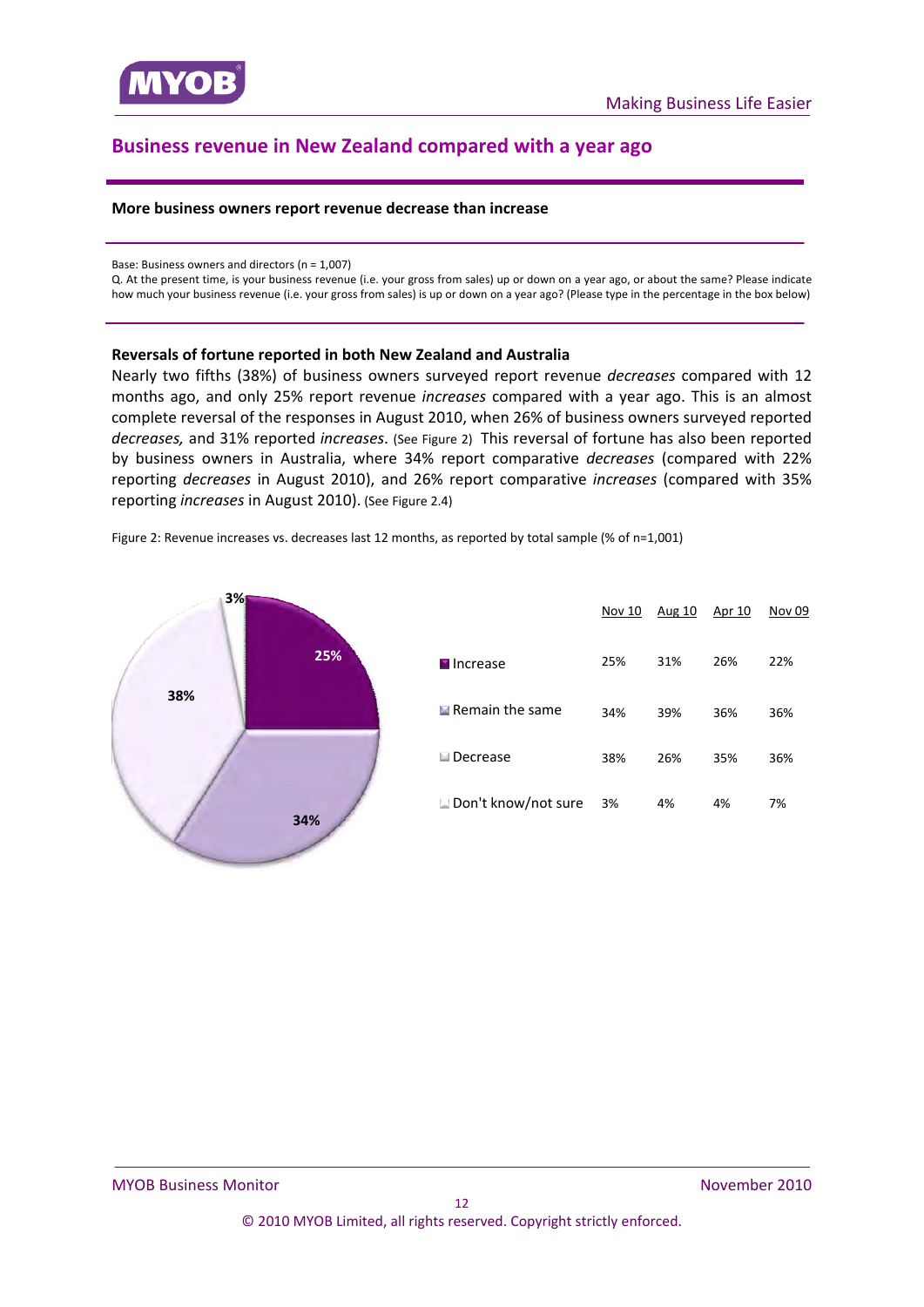

**Revenue increases of between 10‐29% and decreases of between 10‐29% reported by majority**

Of the 25% of business owners reporting a revenue *increase* over the last 12 months, over half (60%) report an increase of between 10‐29%. (The average of all revenue increases reported is 24%.) Of the 38% of business owners reporting a revenue *decrease* in the last 12 months, just over half (52%) report a decrease of 10‐29%. (The average of all revenue decreases reported is 30%). (See Figure 2.1 and Figure 2.2)



Figure 2.1: Revenue **increase** percentages in last 12 months, as reported by 25% of the total sample (% of n = 252)

Figure 2.2: Revenue **decrease** percentages in last 12 months, as reported by 38% of the total sample (% of n = 382)



| Nov 10 | Aug 10 Apr 10 |     | Nov <sub>09</sub> |
|--------|---------------|-----|-------------------|
| 4%     | 12%           | 8%  | 9%                |
| 25%    | 30%           | 28% | 28%               |
| 27%    | 28%           | 32% | 29%               |
| 19%    | 18%           | 21% | 19%               |
| 9%     | 8%            | 9%  | 10%               |
| 12%    | 4%            | 4%  | 5%                |

MYOB Business Monitor *MYOB Business Monitor*  **1999**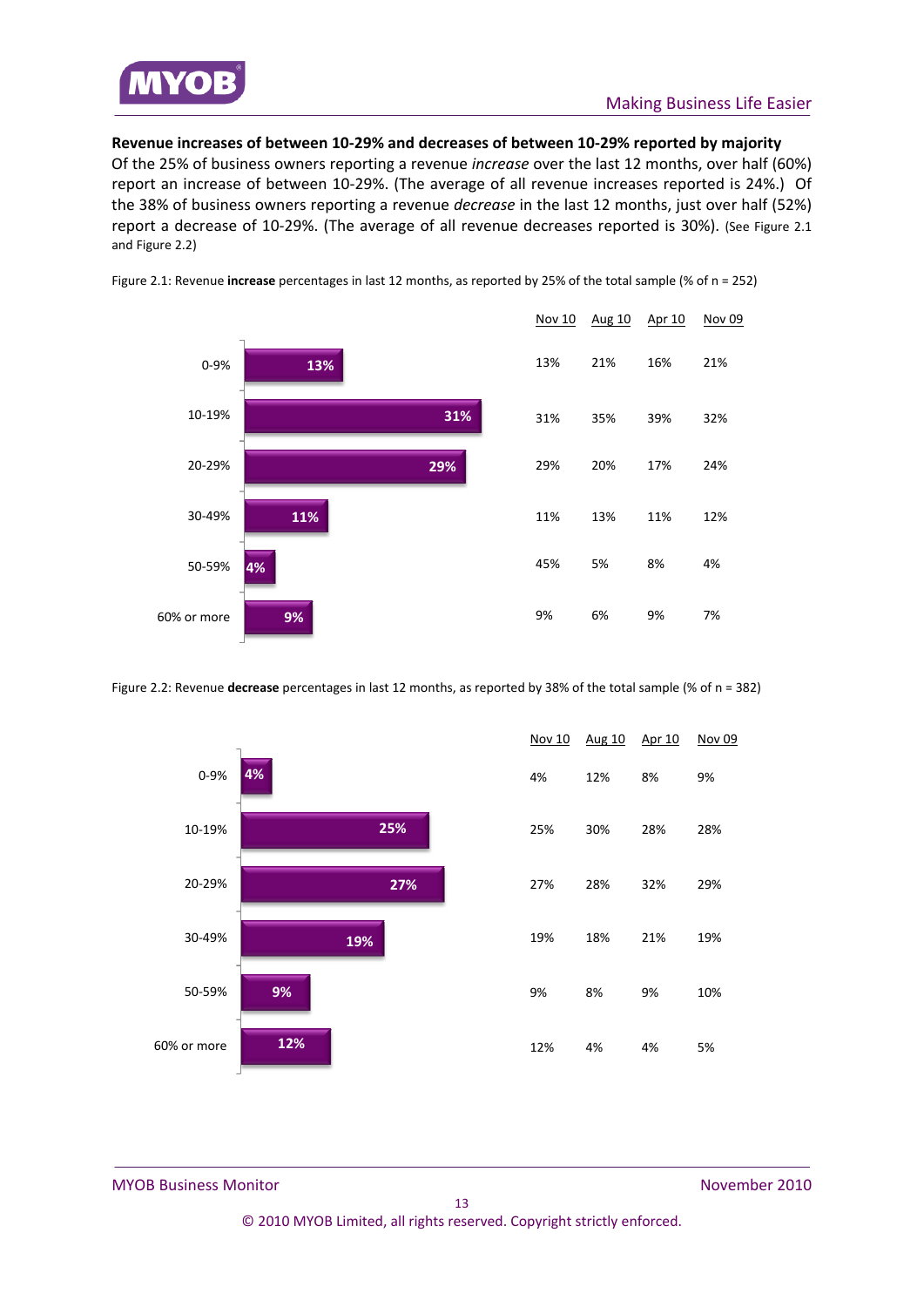

#### **Small business owners only ones reporting more revenue increases than decreases**

Slightly more small business owners (38%) report revenue is up when compared with a year ago than report revenue is down when compared with a year ago (36%). Business owners in other businesses by size/employment categories report the opposite. The gap between reported decreases and reported increases is shorter amongst owners of micro businesses (32% and 27% respectively), and is wider amongst owners of medium businesses (42% and 28% respectively) and widest amongst sole traders (39% and 23% respectively). (See Figure 2.3)

#### **Business owners with larger annual business revenues have more positive reports**

Just over two fifths (43%) of business owners whose annual business revenue is \$1‐5m report their revenue is up when compared with a year ago, whereas just over one fifth (22%) of business owners report revenue is down when compared with a year ago. And more owners of businesses with an annual revenue of \$5m+ have good news than have bad news, with 39% reporting revenue increases and 29% reporting revenue decreases in the last 12 months ago. While 41% of business owners with low annual turnover of \$40‐75K report decreased comparative revenue, and 23% report increased comparative revenue.

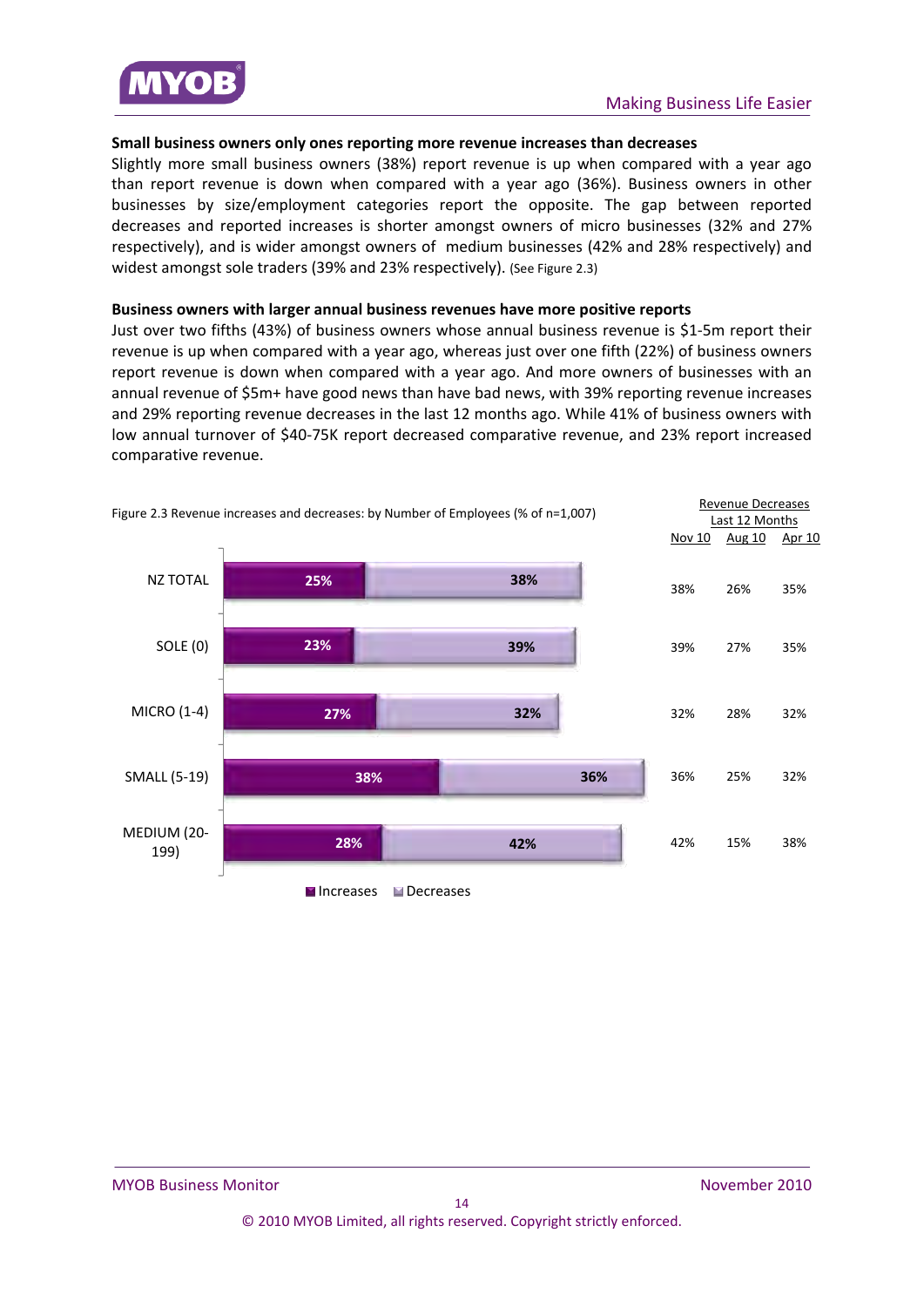

**Reports of business revenue comparative decreases fairly similar by locations across New Zealand** Slightly more (39%) business owners in Auckland report business revenue decreases, when compared with business owners in Wellington (32%), Christchurch (35%) and the Rest of New Zealand (38%). (See Figure 2.4)

Figure 2.4 Revenue increase and decrease percentages reported over last 12 months: by Location (% of n = 1,007)

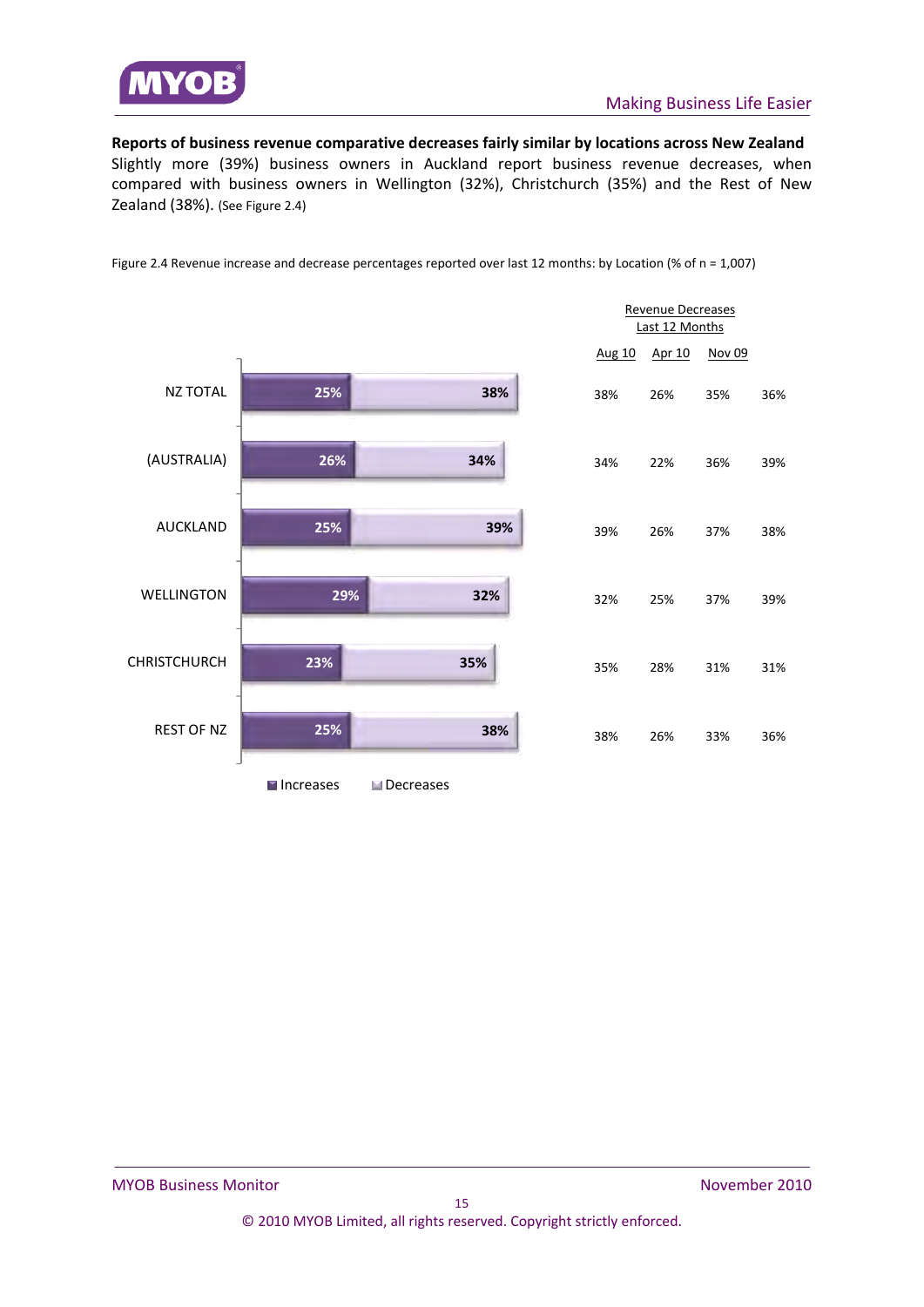

**Construction and Trades and Transport business owners far more likely to report revenue declines**

Nearly half (48%) of business owners in Construction and Trades report their revenue is down when compared with a year ago, and only 22% report revenue is up on a year ago. Business owners in the Transport sector have a similar story, with 44% reporting decreased comparative revenue and only 17% reporting increased revenue compared with a year ago, as do business owners in the Agriculture, Forestry and Fishing sector, where 41% report decreased revenue and 26% reported increased revenue compared with 12 months ago. (See Figure 2.5)



Figure 2.5 Revenue **increase** and **decrease** percentages reported over last 12 months: by Industry (% of n = 1,007)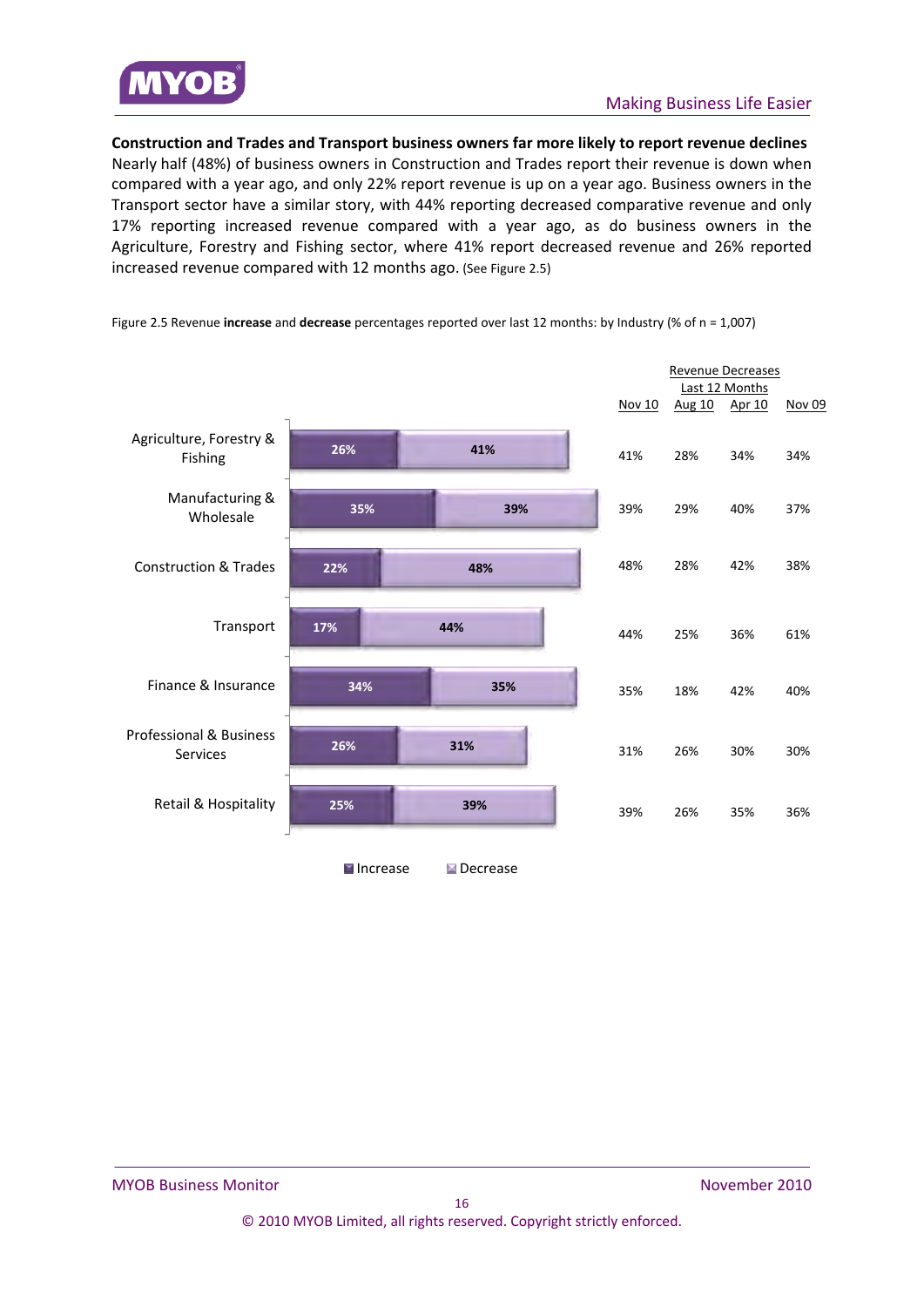<span id="page-16-0"></span>

## **Work or sales in the pipeline for next three months**

#### **Less work in the pipeline than usual**

Base: Business owners and directors (n = 1,007)

Q. Please indicate how much work you have got on in the next 3 months, compared to what you would usually expect or normally have.

**One quarter business owners report more sales, work than usual in pipeline, one third report less** One quarter (26%) of business owners surveyed report more than normal sales or work in the pipeline for the next 3 months, while more (32%) business owners report that they have less sales/work in the pipeline than usual. This is similar to the 'pipeline' results in Australia, which shows that while 28% of business owners in Australia report more sales or work than usual in the pipeline, 26% report less.

(See Figure 3 and Figure 3.1)



Figure 3: Work or sales in pipeline compared with usual: by Total Sample (% of n = 1,007)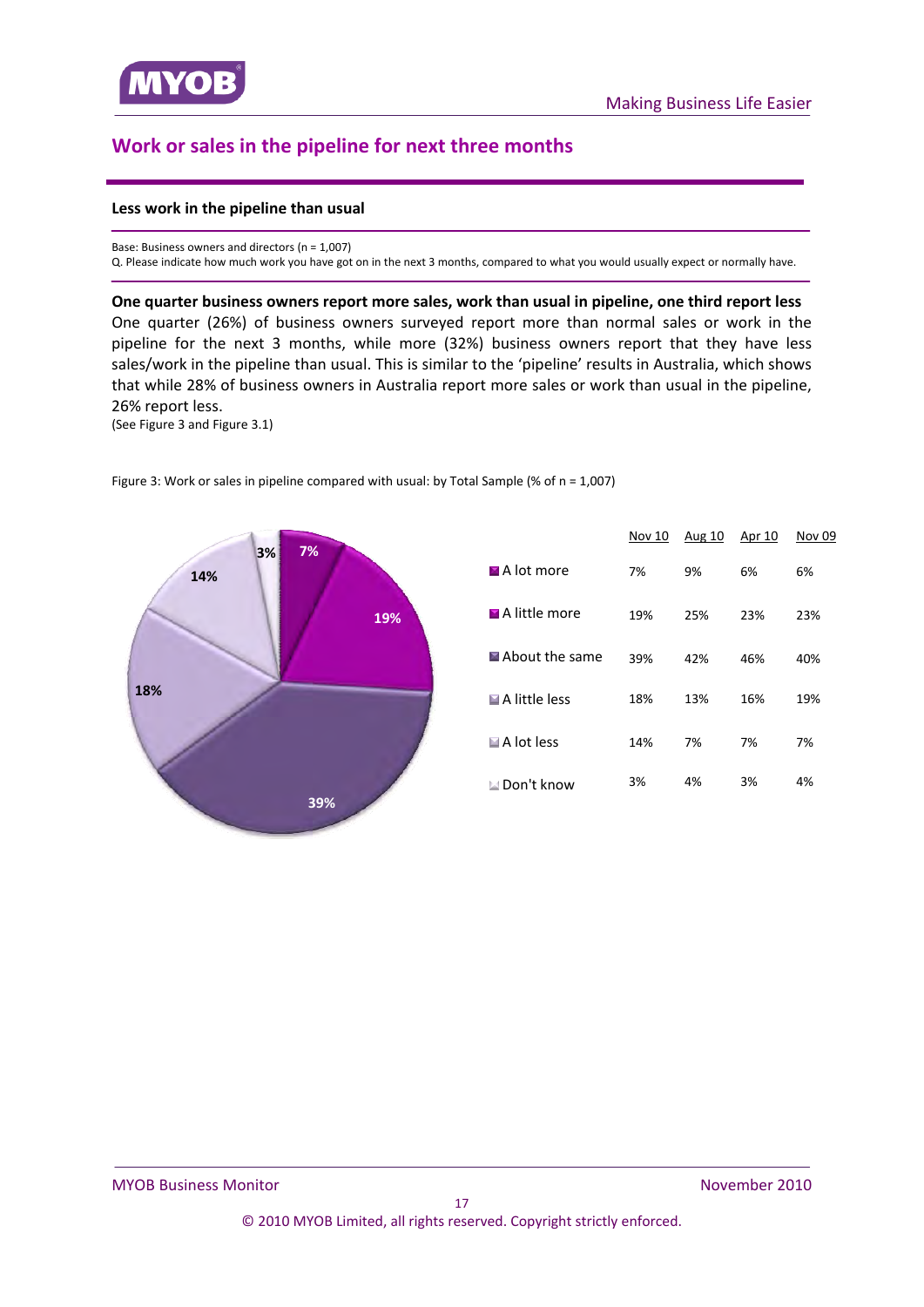

#### **Medium and small business owners seeing more work or sales in the pipeline than others**

Two fifths (39%) of medium sized business owners, and 37% of small business owners report that they have more than usual work or sales in the pipeline, which contrasts with just over one fifth (23%) of sole traders who report the same. (See Figure 3.1)

#### **Owners of larger revenue businesses have a better pipeline**

Half (49%) of the business owners with an annual revenue of \$5m+ are reporting more than usual pipeline sales or work, compared with only 19% reporting less than usual pipeline sales or work. Owners of businesses with annual revenue of \$1-5m have a similar story - 41% report more than usual and only 16% report less than usual work or sales in the pipeline.

Figure 3.1: Work or sales in pipeline compared with usual: by Number of Employees (% of n = 1,007)

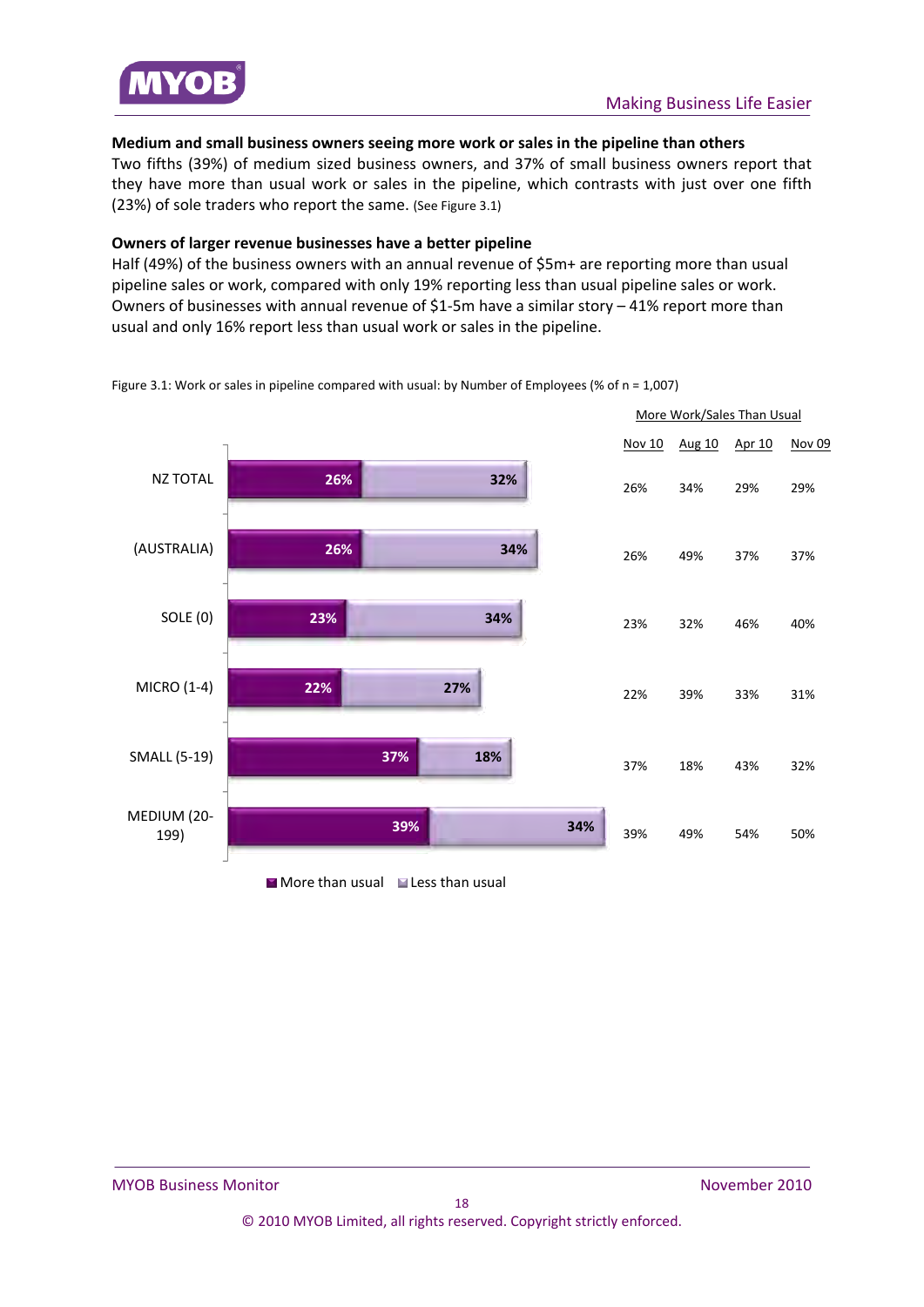

#### **Only Wellington business owners more likely to report pipeline increases rather than decreases**

Close to a third (28%) of business owners in Wellington report more pipeline sales or work than usual, compared with just over two fifths (23%) who report less in the pipeline than normal. (See Figure 3.2)



Figure 3.2: Work or sales in pipeline compared with usual: by Location (% of n = 1,007)

 $\blacksquare$  More than usual  $\blacksquare$  Less than usual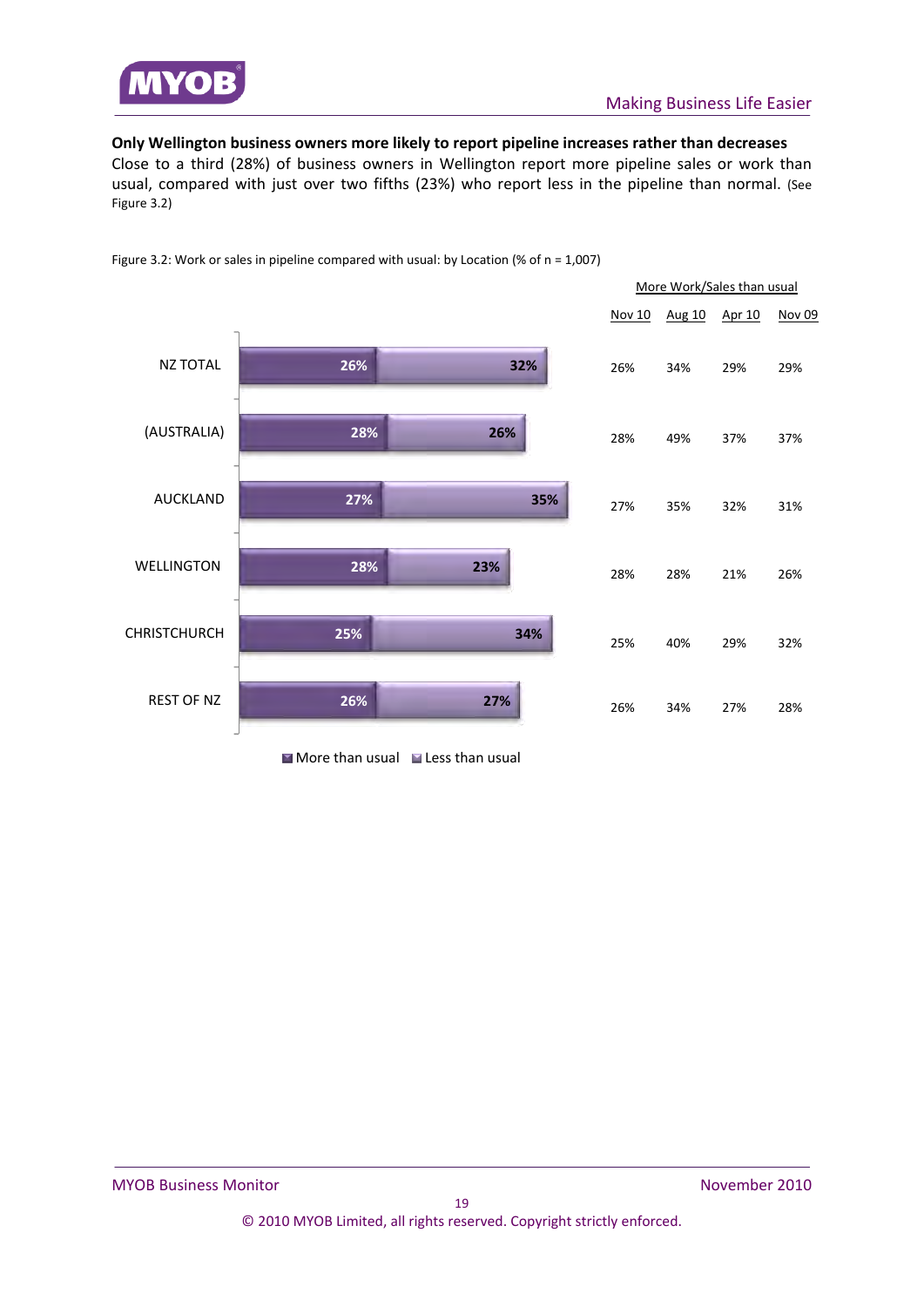

**Business owners in Manufacturing & Wholesale, Finance & Insurance report more work in pipeline**  Pipeline work has fallen back in the Construction and Trades sector (47% report less, 25% report more) and the Transport sector (43% report less, 19% report more). The most positive reports are from business owners in Manufacturing and Wholesale (40% report more, 31% report less) and Agriculture, Forestry and Fishing (26% report more, 17% report less). (See Figure 3.3)

**26% 40% 25% 19% 24% 25% 25% 17% 31% 47% 43% 38% 32% 27%** Agriculture, Forestry & Fishing Manufacturing & Wholesale Construction & Trades Transport Finance & Insurance Professional & Business Services Retail & Hospitality More Work/Sales than usual Nov 10 Aug 10 Apr 10 Nov 09 26% 24% 28% 12% 40% 42% 33% 45% 25% 34% 25% 25% 19% 36% 28% 35% 24% 38% 30% 22% 25% 35% 29% 30% 25% 19% 22% 42%

Figure 3.3 Work or sales in pipeline compared with usual: by Industry (% of n = 1,007)

 $\blacksquare$  More than usual  $\blacksquare$  Less than usual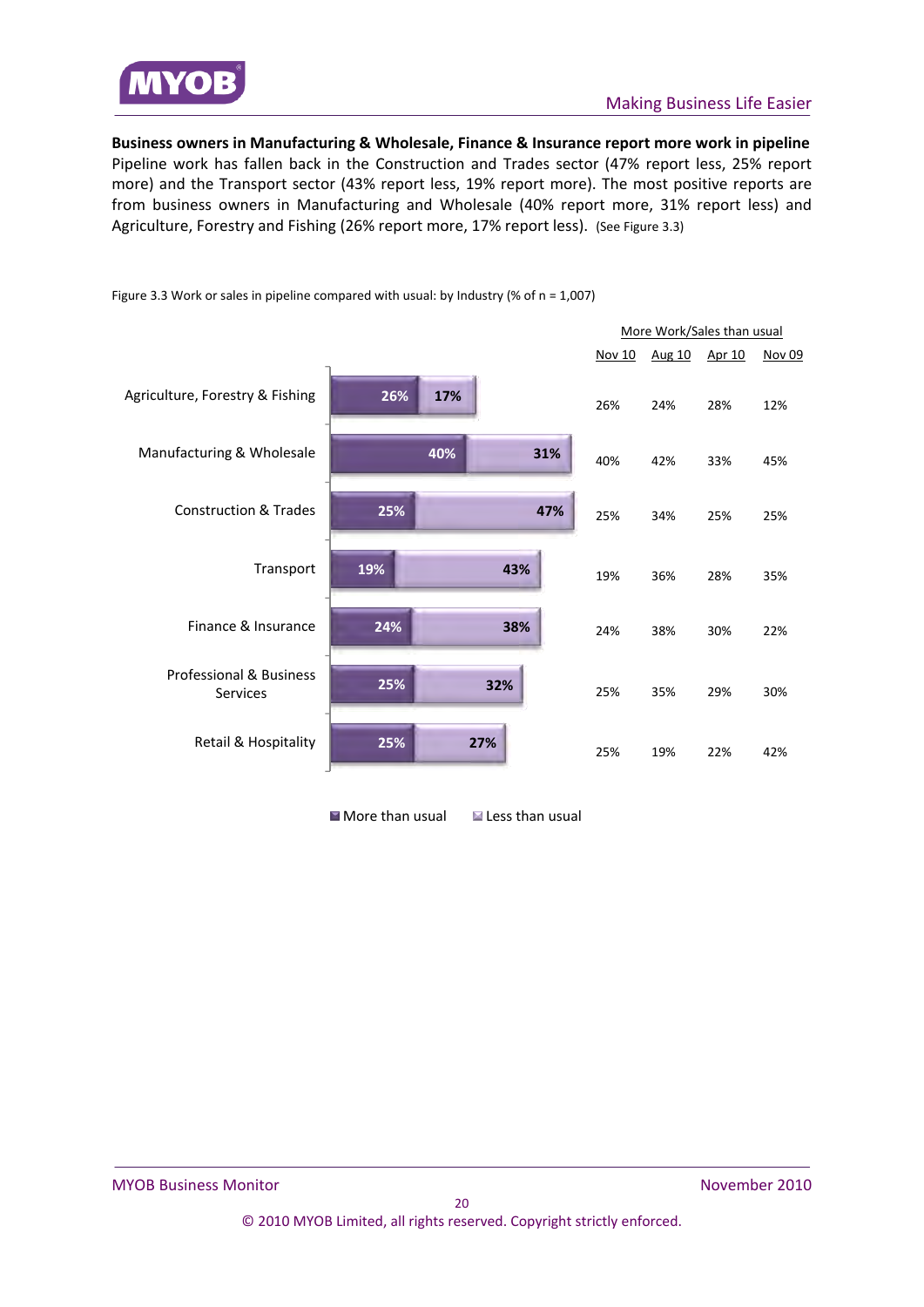<span id="page-20-0"></span>

## **Expectations of business revenue in 12 months' time**

#### **Future business revenue optimism contrary to recent experience of revenue decreases**

Base: Business owners and directors (n = 1,007)

Q. And how do you expect your business revenue (your gross turnover or sales) in 12 months' time to compare with your business revenue at the present time?

#### **Business owners are optimistic about future revenue**

Over two fifths (42%) of the business owners surveyed expect their business revenue to have increased in a year's time, while only 12% expect their revenue to have decreased in 12 months' time. This finding is almost identical to the results from August 2010, and also the current results from Australia, where 43% of business owners expect business revenue to be up in a year's time, and only 14% expect it to be down. (See Figure 4 and Figure 4.2)



Figure 4: Expectations of business revenue increases and decreases in 12 months' time (% of n = 1,007)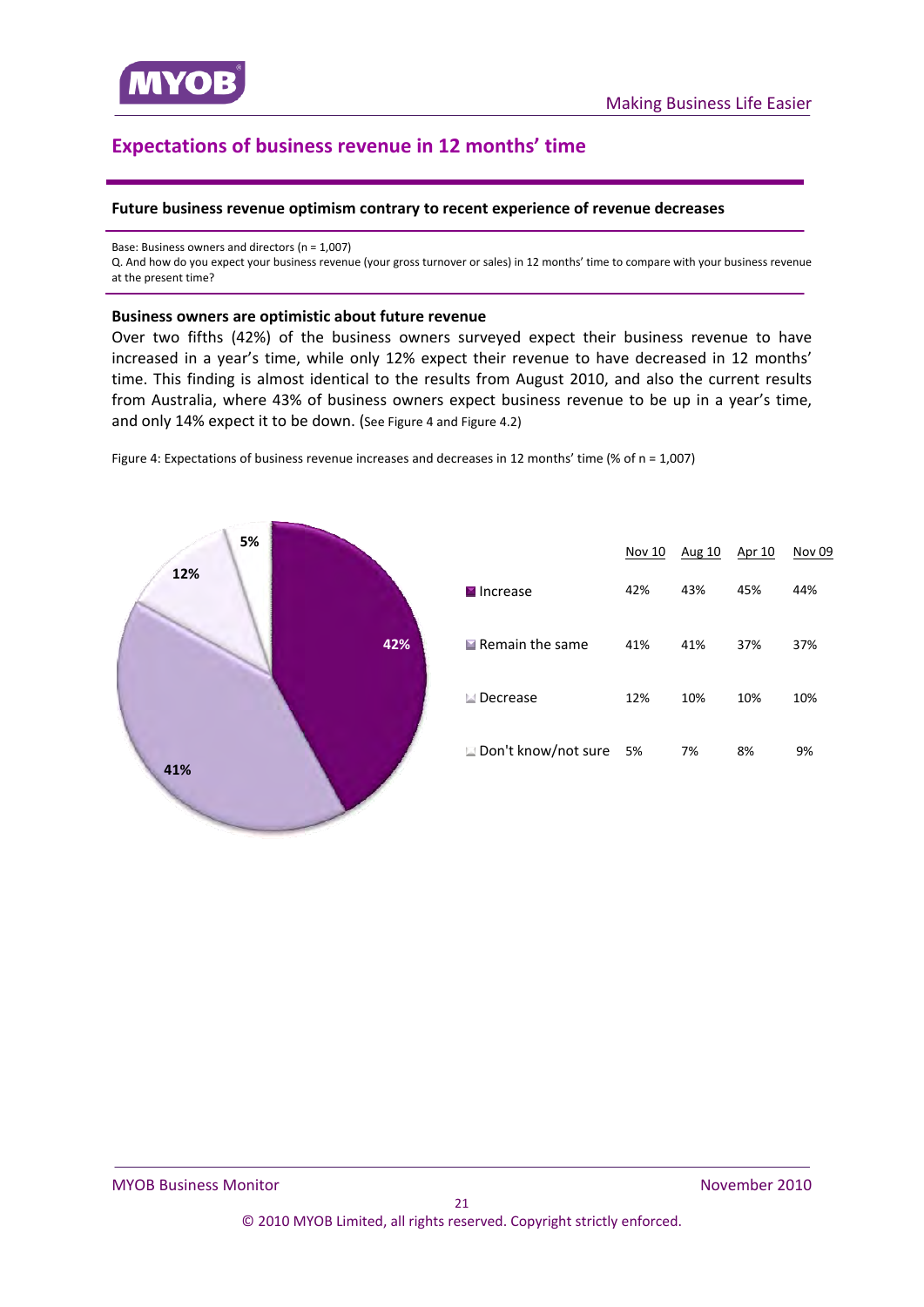

#### **Medium business owners remain the most optimistic about thier future revenue**

Three fifths (61%) of medium sized business owners expect business revenue to increas in the next 12 months, while only 13% of them anticipate a business revenue decline. Next most positive are small business owners, half (52%) of whom expect their revenue in a year's time to be (even) better than it is now. (See Figure 4.1)



Figure 4.1: Expectations of revenue increases and decreases in 12 months' time: by Number of Employees (% of n = 1,007)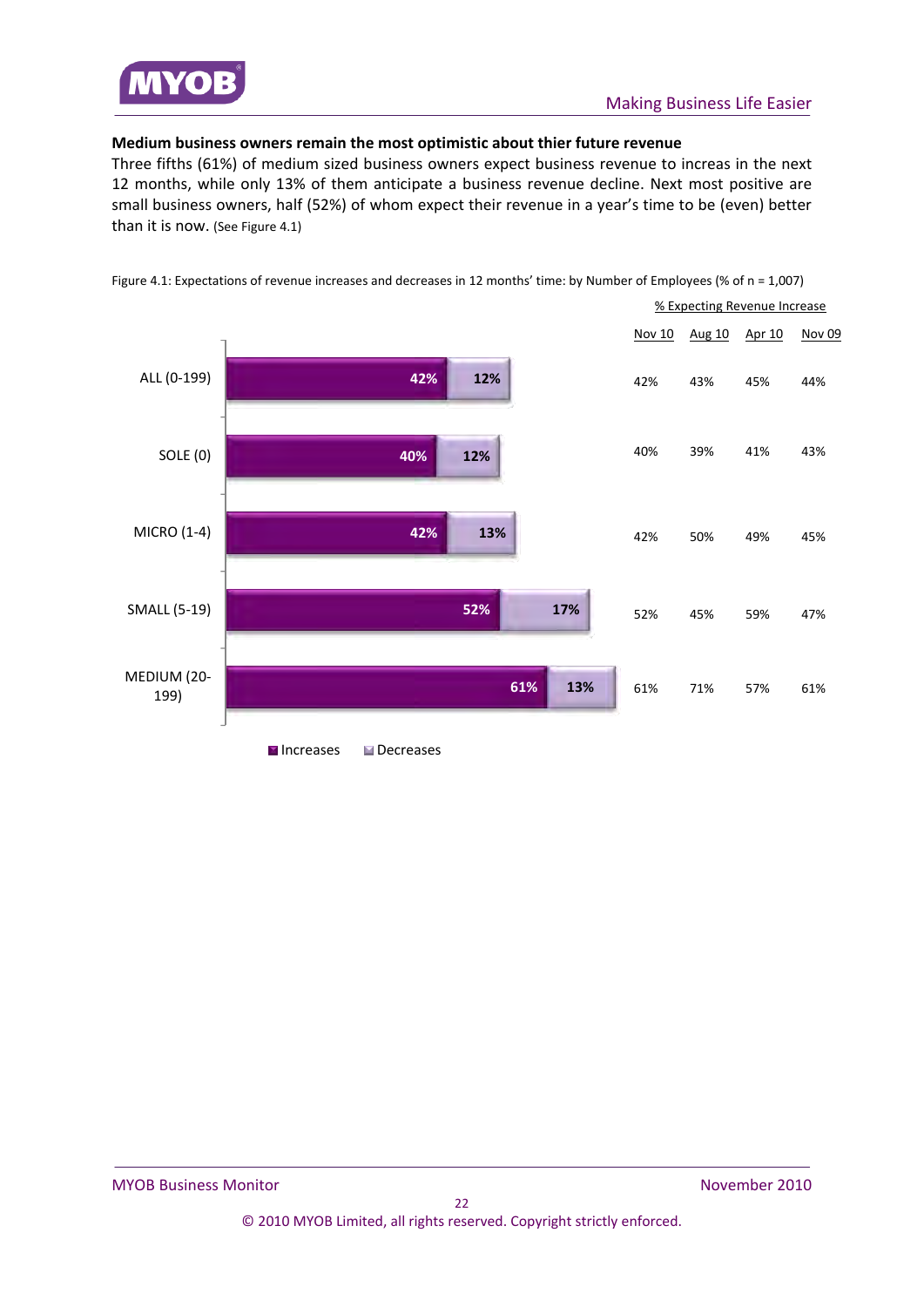

#### **Business owners equally optimistic in Main Cities, slightly less so in Rest of New Zealand**

Future revenue expectations in Auckland, Wellington and Christchurch are close to the New Zealand average (42%), and business owners in the Rest of New Zealand (39%) are not far behind the optimism of business owners in the three Main Cities. (See Figure 4.2)



Figure 4.2 Expectations of business revenue increases and decreases in 12 months' time: by Location (% of n = 1,007)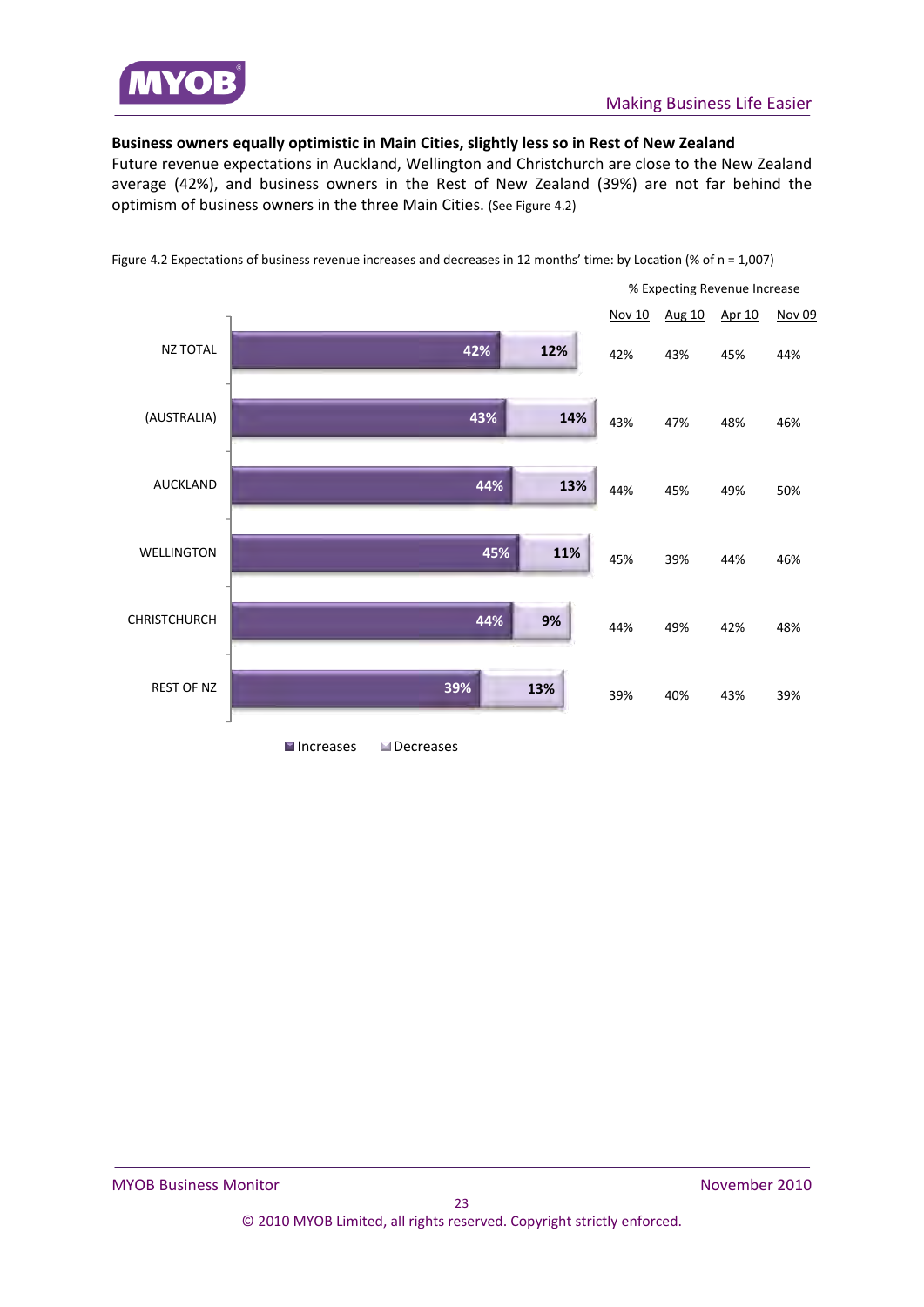

#### **Business owners in Manufacturing & Wholesale industries remain most confident**

Over half (55%) of the business owners in the Manufacturing & Wholesale sector expect their revenue to be greater in a year's time than it is now. Their level of confidence is shared by business owners in the Finance and Insurance sector (52%), and, to a slightly lesser degree, by business owners in the Retail and Hospitality sector (49%). As in August 2010, the least optimistic of business revenue increases in 12 months' time remain business owners in Construction & Trades (32%) and business owners in Transport (31%). (See Figure 4.3)

Figure 4.3 Expectations of business revenue **increases** in 12 months time: by Industry (% of n = 1,007)

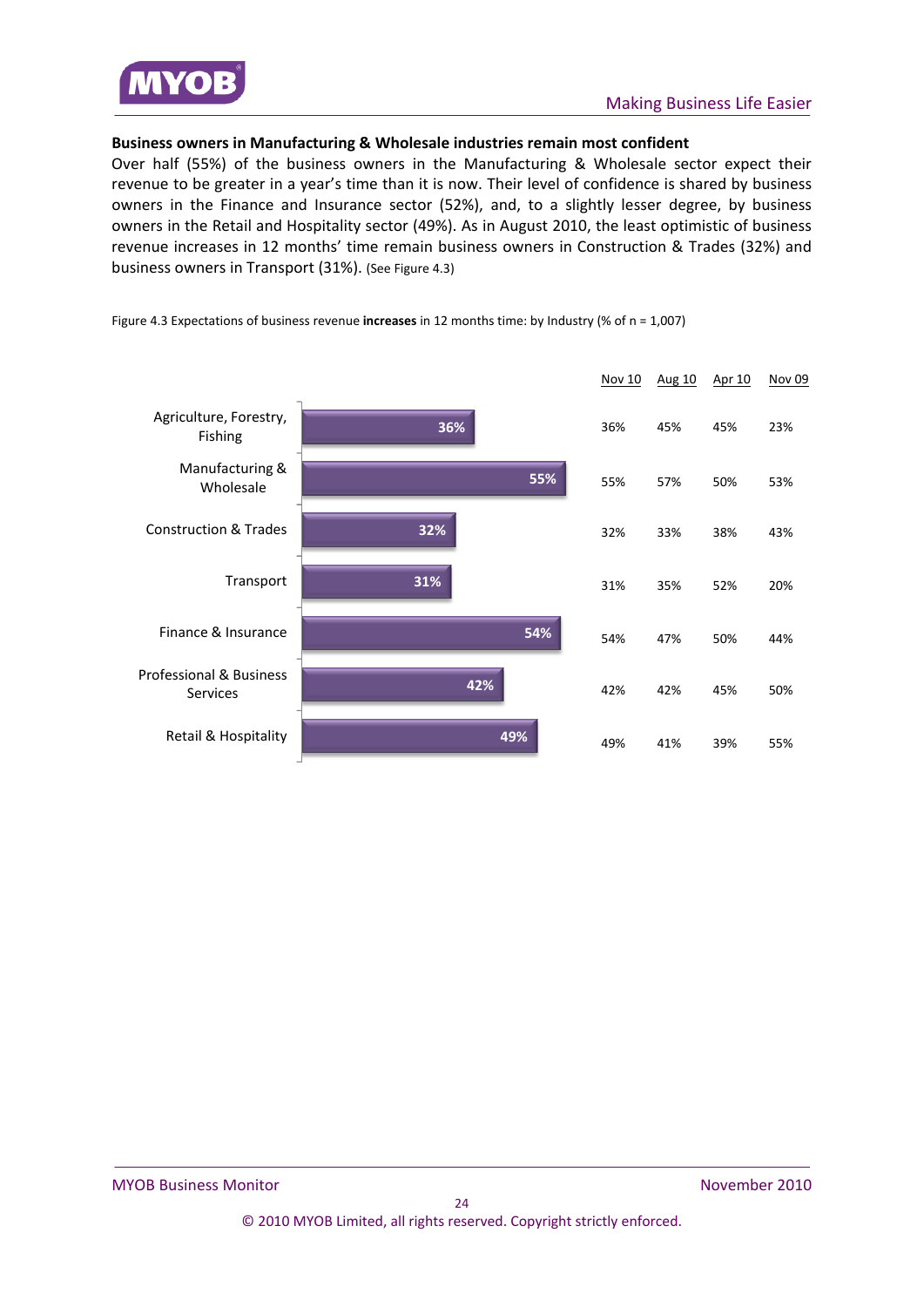<span id="page-24-0"></span>

## **The main objectives for their business over the next 12 months**

#### **Optimistic about future revenue, majority of New Zealand business owners adopt growth strategy**

Base: Business owners and directors (n = 1,007) Q. In relation to the next 12 months, which of the following most closely reflects your main objectives for the business?

Just over half (53%) of the business owners surveyed agree that their main objective for their business in the next year is : (See Figure 5)

*To increase or grow the current levels of clients/customers and revenue in the business*

Less than one third (28%) of the business owners surveyed have a maintenance strategy in the year ahead and agree that the main objective for their business in the next year is: (See Figure 5)

#### *To maintain the current levels of clients/customers and revenue in the business*

Only one tenth (9%) of business owners claim to be on a protective or loss‐minimisation strategy for the business over the next 12 months, with their main objective being: (See Figure 5)

#### *To minimise any losses of clients/customers and revenue in the business*

And another tenth (10%) of the business owners surveyed in relation to their main business objective for the next 12 months said that they: (See Figure 5)

#### *Don't know/Are unsure at this time*

Australian business owners appear less ambitious than New Zealand business owners for 2011, with under half (46%) pursuing a growth strategy and more than a third (34%) looking to maintain current levels of activity. More Australian business owners (14%) expect to be operating under a loss minimisation strategy.

**53% 28% 9% 10%**  $\blacksquare$  Increase or grow customers + revenue **Maintain customers + revenue** Minimise losses of customers + revenue **■ Don't know/Unsure at this time** 

Figure 5: Main objective for their business over next 12 months: by Total Sample (% of n = 1,007)

**MYOB Business Monitor** *MYOB* Business Monitor  *<i>November 2010*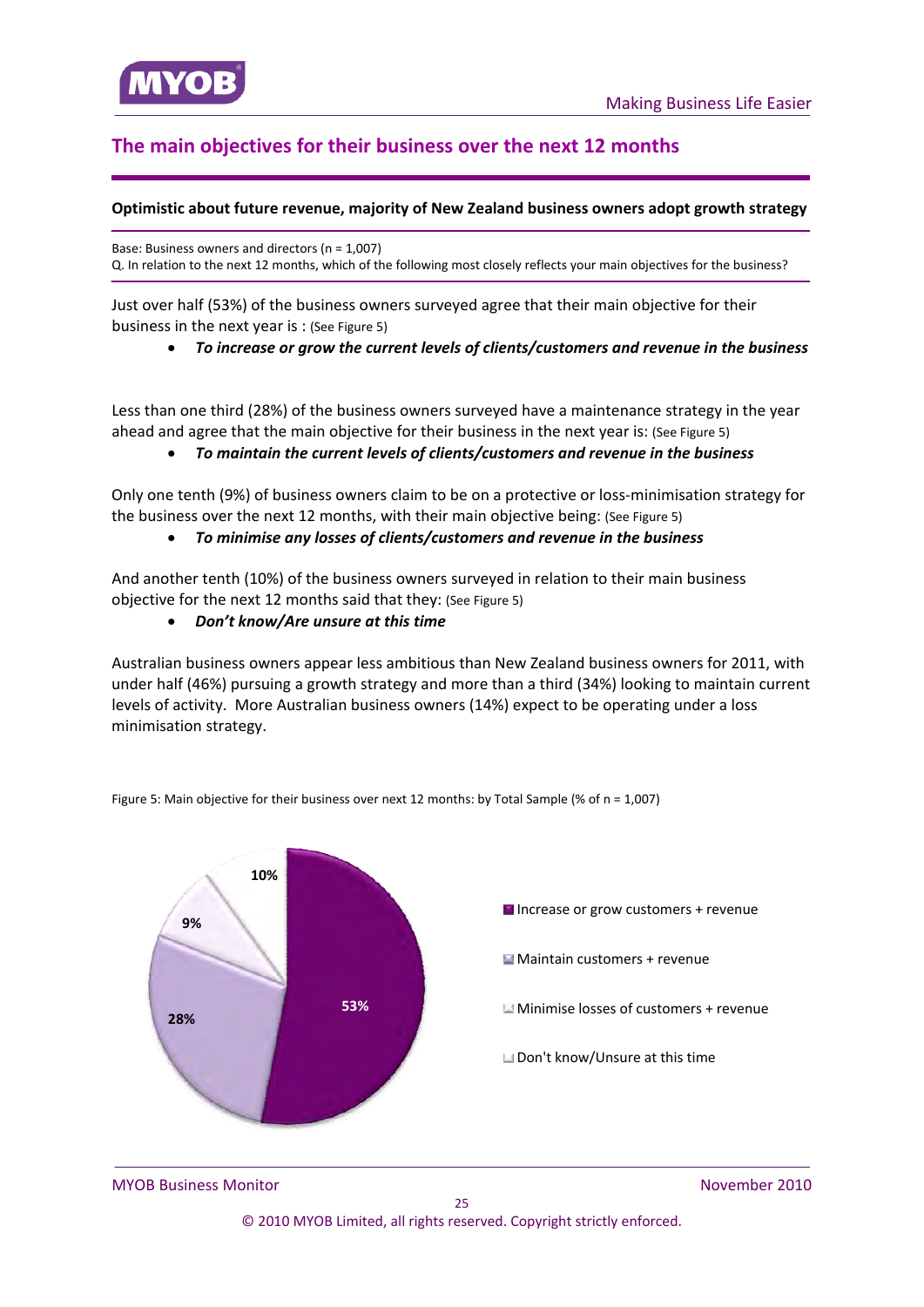

The business owners who are more likely to have a *growth strategy* (53% of total), in order of likelihood:

- Have a business website (72%)
- Have annual business revenue of \$5m+ (72%)
- Own a small business (69%)
- Own a Manufacturing or Wholesale business (68%)
- Have annual business revenue of \$1‐5m (67%)
- Have increased business revenue vs. a year ago (65%)
- Book travel online (62%)
- Own a medium (20‐199 employees) business (58%)

The business owners who are more likely to have a *maintenance strategy* (28% of total), in order of likelihood:

- Own a maturing (5‐10 years old) business (38%)
- Own a Construction or Trades business (34%)
- Are female (32%)
- Don't have a business website (32%)
- And are *least likely* to own a Retail or Hospitality business (15%)

The business owners who are more likely to have a *loss minimisation strategy* (9% of total), in order of likelihood:

- Own a business in the Transport sector (28%)
- Are younger (18‐39 years old) business owners (16%)
- Own a maturing (5‐10 year old) business (14%)
- Own a business with lower annual revenue of \$40‐75K (13%)
- Own a Retail or Hospitality business (12%)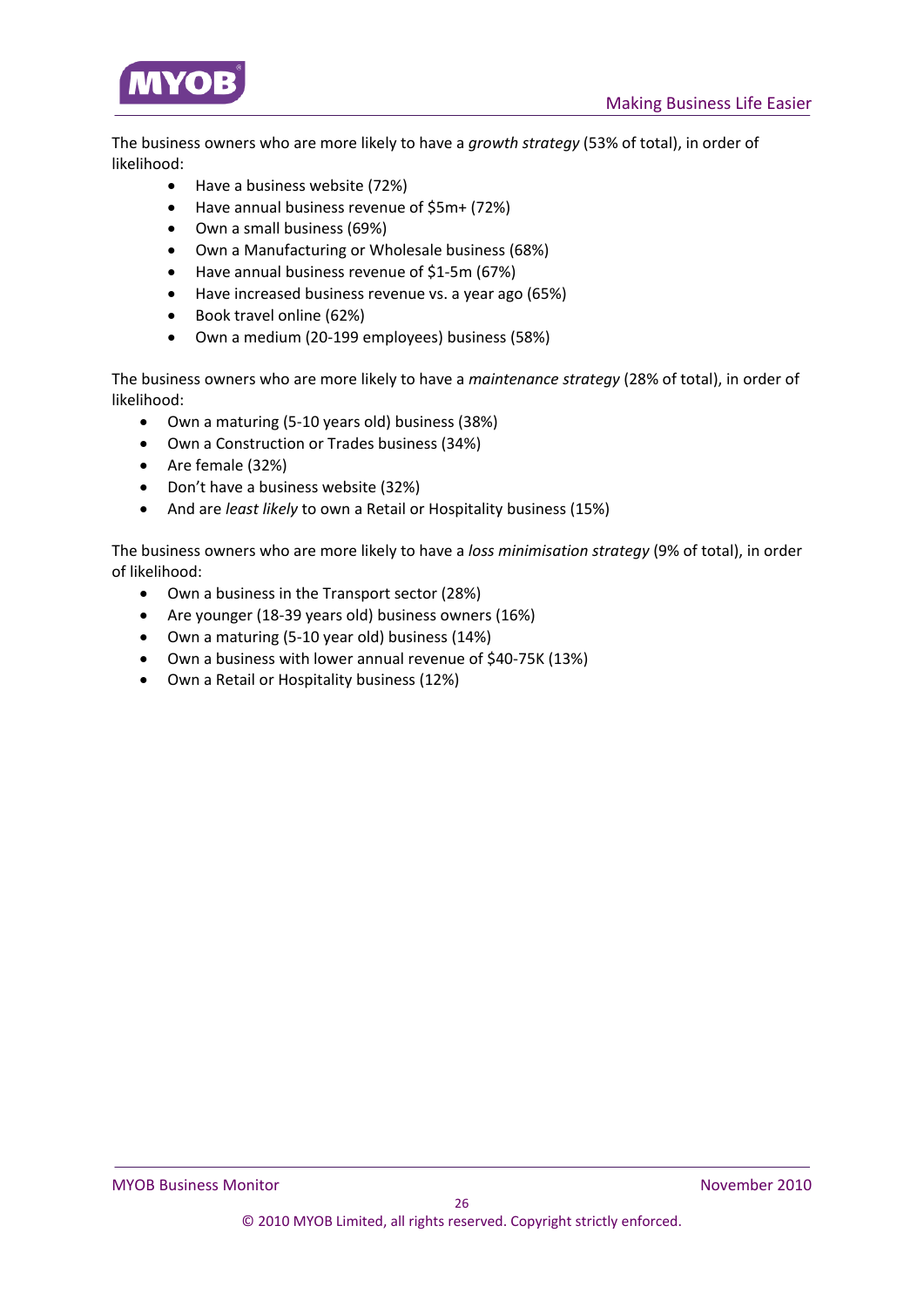<span id="page-26-0"></span>

## **The main pressures on doing business in New Zealand in next 12 months**

**Cash flow, fuel prices, interest rates, price margins and profitability now expected to put significant pressure on business in coming year**

Base: Business owners and directors (n = 1,007) Q. Please rate each of the following on how much pressure they will put on your business in the next 12 months?

**Cash Flow remains strongest pressure on business in the 12 months, just ahead of Fuel Prices, Price Margins/Profitability, Competitive Activity and Business Finance/Funding/Overdraft :** (See Figure 6 and Table Below)

|    | Rank Nov 10                                                        | Rank Aug 10 | Rank Apr 10 |
|----|--------------------------------------------------------------------|-------------|-------------|
|    | 1. Cash Flow: 29% will feel significant pressure                   |             |             |
|    | 2. Fuel Prices: 27% will feel significant pressure                 |             |             |
| 3. | Interest Rates: 26% will feel significant pressure                 |             | ר.          |
|    | 4. Price Margins/Profitability: 26% will feel significant pressure | -2          | 6           |
|    | 5. Competitive Activity: 23% will feel significant pressure        |             |             |
|    | 6. Business Finance, Funding, Overdraft: 23% will feel pressure    |             |             |

#### **Cash Flow still expected to put most pressure on business**

Just under one third (29%) of the business owners surveyed confirm once again that cash flow will put quite a lot of pressure (21%) or extreme pressure (8%) on their business in the next 12 months. By contrast, in April 2010, fuel prices (34%) were expected to put pressure on more businesses than any other factors were; and in November 2009, price margins and profitability (28%) were expected to have the most pressure on businesses. (See Figure 6) The business owners who expect to feel the most pressure on their business from cash flow are those in medium businesses (45%), have seen a decrease in their business revenue compared with a year ago (42%), have an annual business revenue of \$200‐999K (38%), and own a business in the Construction and Trades sector (36%).

#### **Pressure of interest rates on business once again major concern, especially in Agiculture, Forestry and Fishing sector**

While 26% of all business owners surveyed expect interest rates to put quite a lot or extreme pressure on their business in the year ahead (See Figure 6), half (50%) of the business owners in Agriculture, Forestry and Fishing expect this, while more than half (58%) of the business owners in that same sector expect exchange rates to put quite a lot (30%) or extreme (28%) pressure on their business in that time. The other business owners who most expect interest rates to put pressure on their business own a medium business (39%), report that their revenue has decreased compared with a year ago (38%) and are located in Rural New Zealand (38%).

#### **Price margins, profitability still expected to exert a good deal of pressure on business**

A quarter (26%) of business owners surveyed expect price margins and profitability to put significant pressure on their business in the coming year (just as 29% of business owners did in August 2010). (See Figure 6) Those expecting this factor to place more pressure on their business than others do are most likely to own a medium business (52%), a business in the Agriculture, Forestry and Fishing sector (42%) and a business with annual revenue of \$5m+ (40%).

**MYOB Business Monitor** *MYOB* Business Monitor  *<i>November 2010*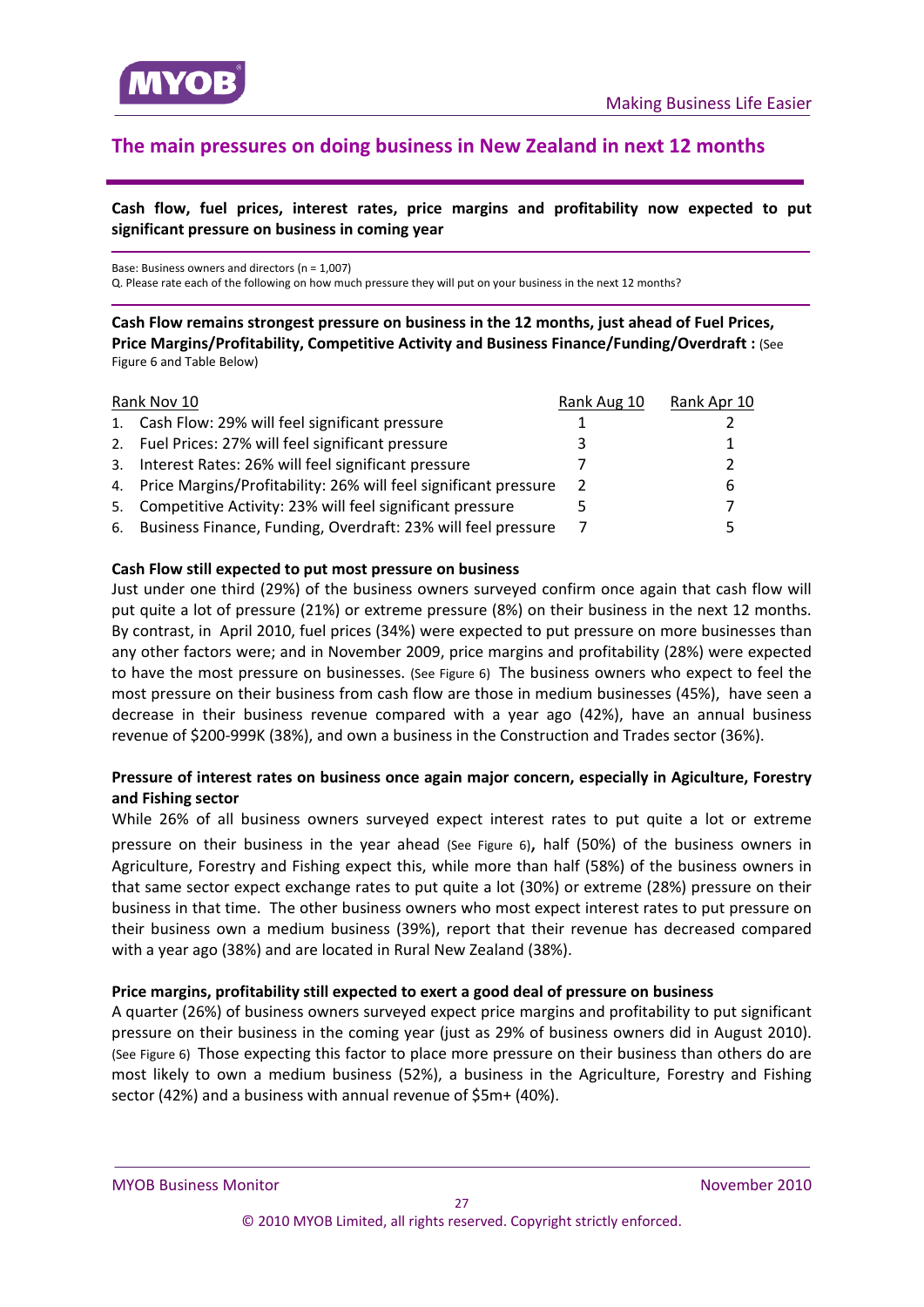

#### **Competitive activity remains major anticipated pressure**

Almost one quarter (23%) of the business owners surveyed expect that competitive activity will place quite a lot of pressure (17%) or extreme pressure (6%) on their business in the next 12 months, just as the same percentage expected in August 2010. (See Figure 6) Those who expect to feel this pressure the most own a medium business (48%), and a business with an annual revenue of \$5m+ (42%).

#### **Business finance/funding/overdraft remains one of top six expected business pressure points**

Concern about the pressure of funding or financing their business in the year ahead remains one of the major expected pressures on their business for 23% of business owners surveyed . (See Figure 6) Most concerned about this potential pressure on their business are owners of medium businesses (41%), owners of a business in the Agriculture, Forestry and Fishing sector (39%), and business owners located in Rural New Zealand.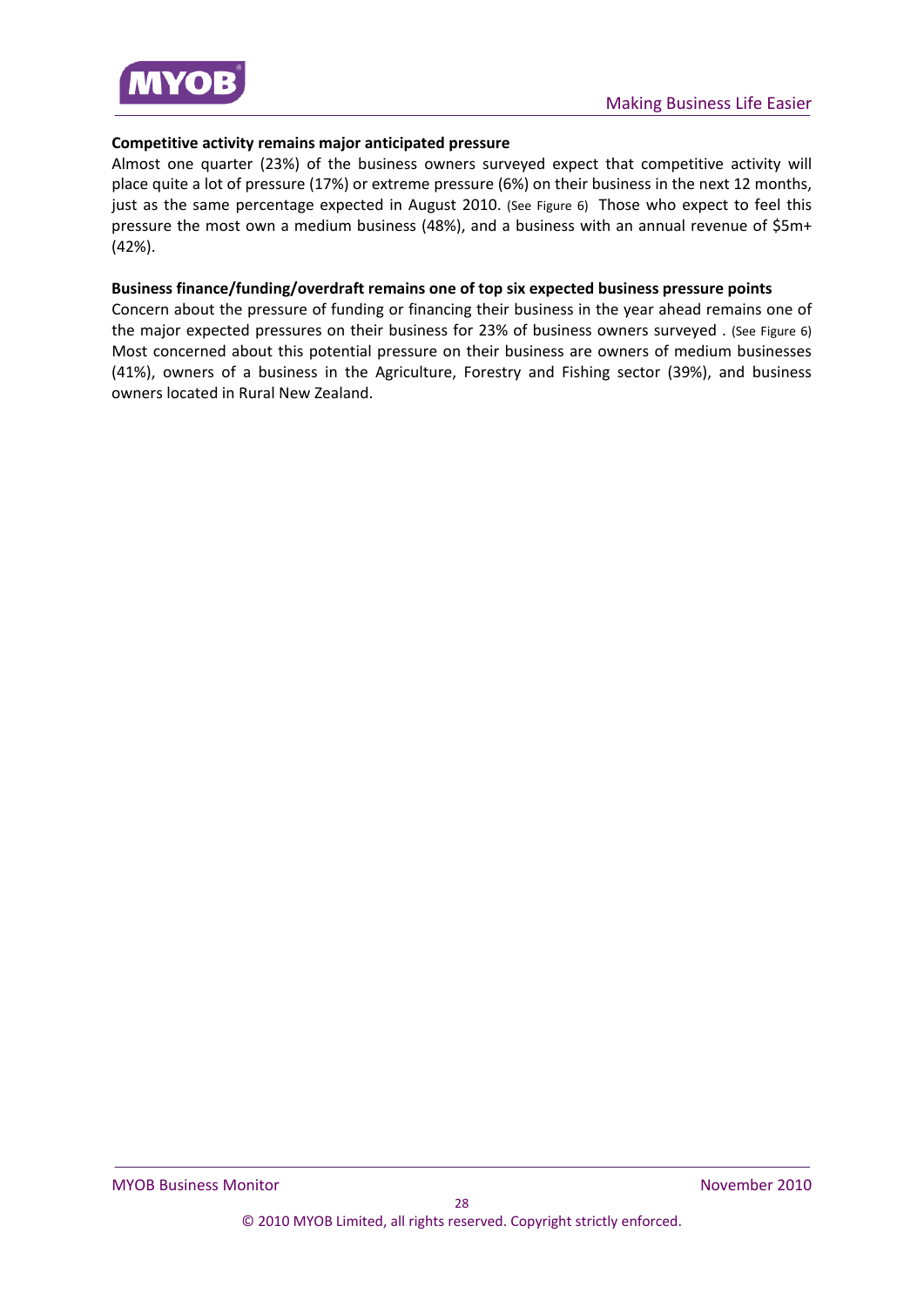

|                                                       |                      |    |    |         |        | Quite a Lot/Extreme Pressure |        |
|-------------------------------------------------------|----------------------|----|----|---------|--------|------------------------------|--------|
|                                                       |                      |    |    | Nov 10  | Aug 10 | Apr 10                       | Nov 09 |
| <b>Fuel Prices</b>                                    | 18%                  | 9% |    | 27%     | 26%    | 34%                          | 22%    |
| Cash Flow                                             | 21%                  |    | 8% | 29%     | 32%    | 28%                          | 21%    |
| <b>Interest Rates</b>                                 | 19%                  | 7% |    | 26%     | 21%    | 28%                          | 19%    |
| <b>Exchange Rates</b>                                 | 11%                  | 9% |    | 20%     | 15%    | 26%                          | 19%    |
| Price Margins & Profitability                         | 20%                  | 6% |    | 26%     | 29%    | 24%                          | 28%    |
| <b>Competitive Activity</b>                           | 17%                  | 6% |    | 23%     | 24%    | 23%                          | 19%    |
| Business Sales/Projects: by Volume                    | 15%                  | 3% |    | 18%     | 24%    | 12%                          | 17%    |
| Timing of Customer Payments                           | 15%                  | 4% |    | 19%     | 25%    | 19%                          | 16%    |
| <b>Business Finance, Funding, Overdraft</b>           | 17%                  | 6% |    | 23%     | 21%    | 25%                          | 15%    |
| <b>Business Sales/Projects: by Value</b>              | 12%                  | 3% |    | 15%     | 21%    | 16%                          | 14%    |
| Industry/Category Performance                         | 17%                  | 3% |    | 20%     | 21%    | 15%                          | 14%    |
| Marketing & Customer Relationships                    | 13%                  | 3% |    | 16%     | 18%    | 12%                          | 13%    |
| Other (Than Staff) Business Costs                     | 12%                  | 3% |    | 15%     | 21%    | 19%                          | 12%    |
| Number & Cost of Staff                                | 2%                   |    |    | 9%      | 10%    | 10%                          | 9%     |
| <b>Staff Skills &amp; Training</b>                    | 2%                   |    |    | 7%      | 11%    | 8%                           | 7%     |
| Current Business Systems (IT, Accounting,<br>Website) | 2%                   |    |    | 7%      | 7%     | 7%                           | 6%     |
|                                                       | <b>■</b> Quite a lot |    |    | Extreme |        |                              |        |

Figure 6: The specific pressures on business in the next 12 months: By total sample (% of n=1,007)

MYOB Business Monitor *MYOB Business Monitor* *MYOB Business Monitor Monitor Monitor**Algoen**Monitor* **<b>***Monitor Monitor Monitor Monitor Monitor**<b>Monitor <i>Monitor Monitor Monitor*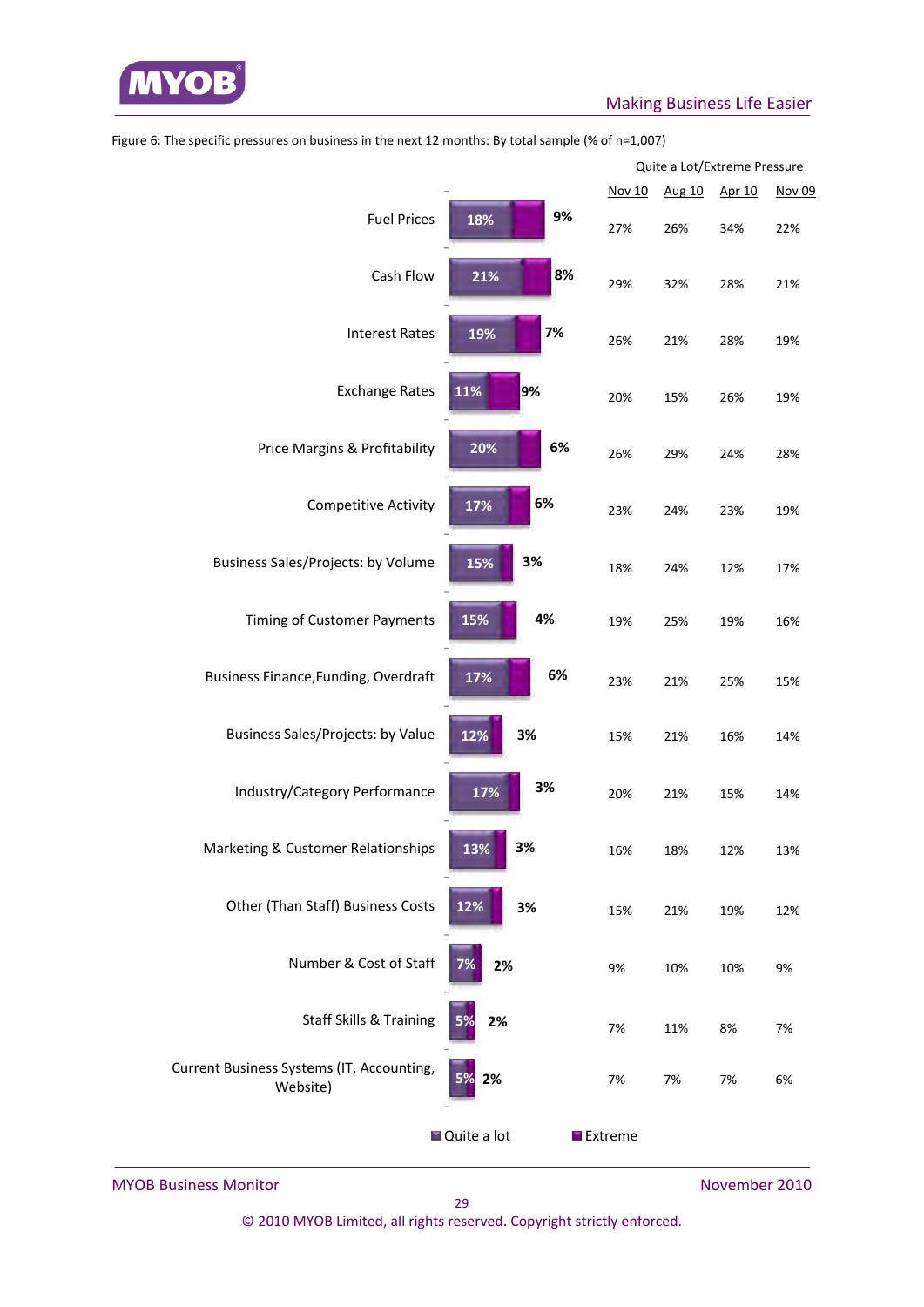<span id="page-29-0"></span>

## **Factors that make it easier to run business more effectively**

#### **Loyal customers, better customer relationships help businesses run better**

Base: Business owners and directors (n = 1,007) Q. Based on the way you do business today, which of the following would make it easier for you to run your business more effectively over the next 12 months?

#### **Loyal customers with whom they relate well identified as a key to running business more effectively**

Almost two fifths (38%) of business owners surveyed say that being in a good relationship with loyal customers enables them to run their businesses more effectively. (See Figure 7) The most likely business owners to feel this way have an annual business revenue of \$5m+ (55%), are in the Manufacturing and Wholesale sector (50%), have a decreased revenue compared with a year ago (49%), own a small business (48%), have a website (47%), and are 18‐39 years old (45%).

#### **Better marketing and advertising is acknowledged as the next most helpful aid to business success**

One quarter (25%) business owners nominate better advertising and marketing as key factors in the effective running of their business. (See Figure 7) The business owners who nominate this factor are more likely to own a business in the Manufacturing and Wholesale sector (55%), have a website (45%), own a small business (34%), or own a business in the Retail and Hospitality sector (31%).

#### **Easier website, online marketing systems help bigger businesses run better**

Just under a fifth (18%) of business owners surveyed nominate easier website and online marketing systems, like ecommerce, as a factor to help them run their business more effectively. (See Figure 7) This is more likely to be selected by business owners with an annual business revenue of \$5m+ (29%), owners of start‐up businesses (27%), business owners who have a website (27%), and business owners who buy business goods and services online (27%).

#### The bigger the business, the more likely that higher quality staff are needed to help it run better

One sixth (16%) of business owners say that they need higher quality staff, in terms of skills and performance, to help them run their businesses more effectively. (See Figure 7) Those most in need of higher quality staff (45%) own a larger business with an annual revenue of \$5m+. And the more employees there are in the business, the more they need higher quality staff, with 37% of medium business owners and 38% of small business owners confirming this.

#### **Better suppliers or supplier relationships acknowledged by many as important**

15% of business owners surveyed report that a factor that helps them run their business more effectively is having better suppliers and/or supplier relationships. (See Figure 7) This is relatively more important to business owners with higher annual business revenue (36% of those with an annual revenue of \$5m+), and who own a business in the Manufacturing and Wholesale sector (34%).

#### **Simpler banking, business finance facilities equally important to 15% of business owners**

15% of the business owners surveyed nominate simpler banking and business finance facilities as helpful in running their business more effectively. (See Figure 7) The only business owners who are slightly more likely to choose this factor have annual business revenue of \$200‐999K (20%), or are in the Professional and Business Services sector (18%).

**MYOB Business Monitor** *MYOB* Business Monitor  *<i>November 2010*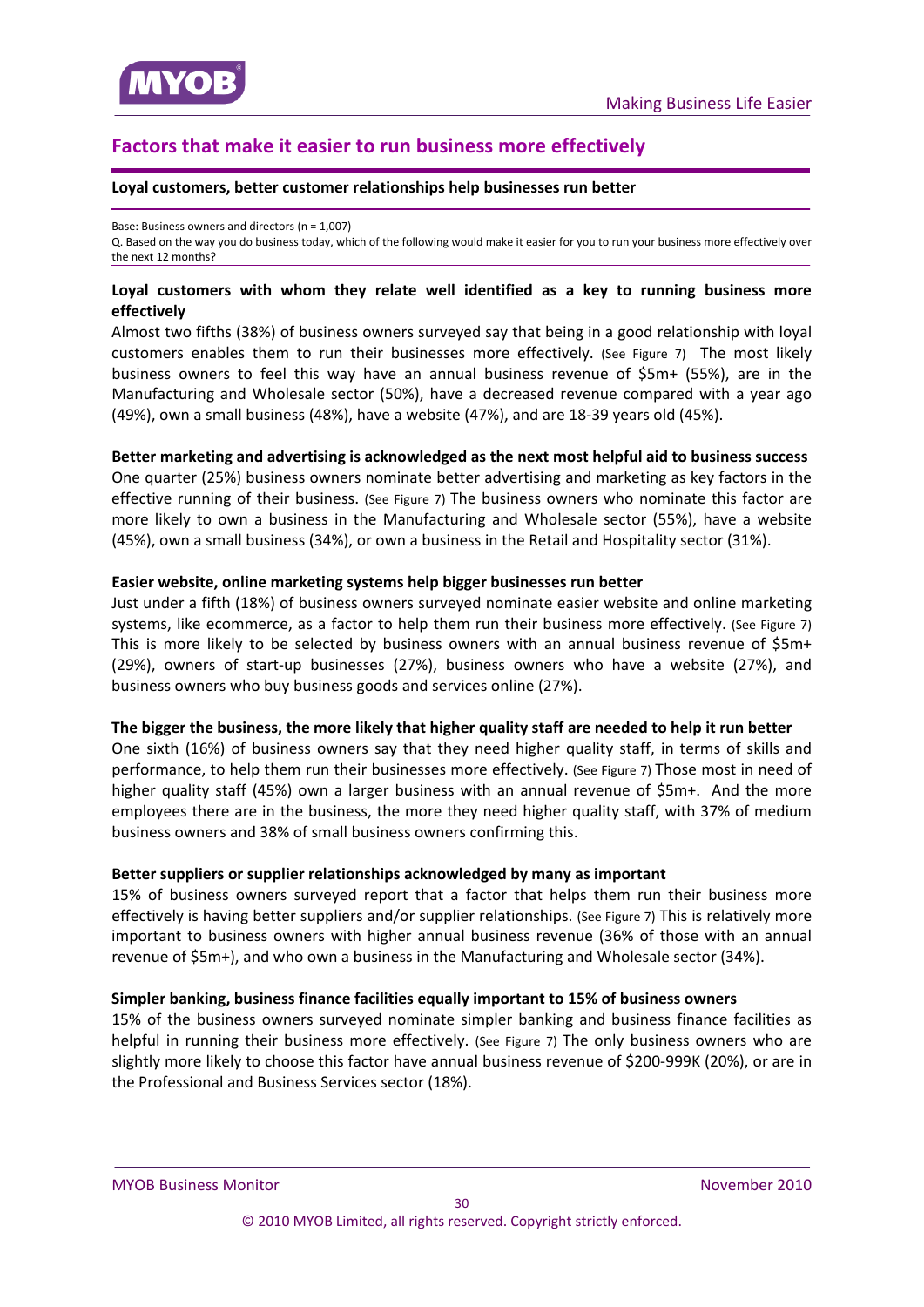

#### **Bigger marketing and promotional budgets help many run a better business**

15% of busies owners nominate bigger marketing and promotional budgets as helpful to running their business more effectively. (See Figure 7) Most likely selectors to identify this are owners of businesses with a website (30% ), those with an annual revenue of \$5m+ (29%), and owners of a business in the Manufacturing and Wholesale sector (26%). The business owners who *least* want a bigger marketing or promotional budget to help them run their business more effectively are in the Finance and Insurance sector (7%) and in the Agriculture, Forestry and Fishing sector (7%).

#### **Younger business owners most want better bookkeeping and accounting systems to help them run their business more effectively**

13% of business owners surveyed nominate their bookkeeping and accounting system as important to the effective running of their business. (See Figure 7) While these systems are appreciated somewhat evenly across the different business segments, they are much more likely to help younger (18‐39 years old) business owners (20%).

#### **Better employee attitudes and work ethic helps business run better**

12% of business owners surveyed nominate better employee attitudes and work ethic as important to the effective running of their business. (See Figure 7) This is much more important to owners of businesses with more staff (32% of small business owners and 27% of medium business owners).

#### **Business owners in Agriculture, Forestry and Fishing, and those without a website least likely to know what could help them run their business more effectively**

Nearly one third (27%) of business owners in the Agriculture, Forestry and Fishing sector were unable to select any of these factors for their ability to help them run their business more effectively. And one fifth (21%) of business owners who don't have a website were unable to select any of these factors as helpful to the more effective running of their business (compared with only 6% of those who have a business website answering 'don't know' to the question).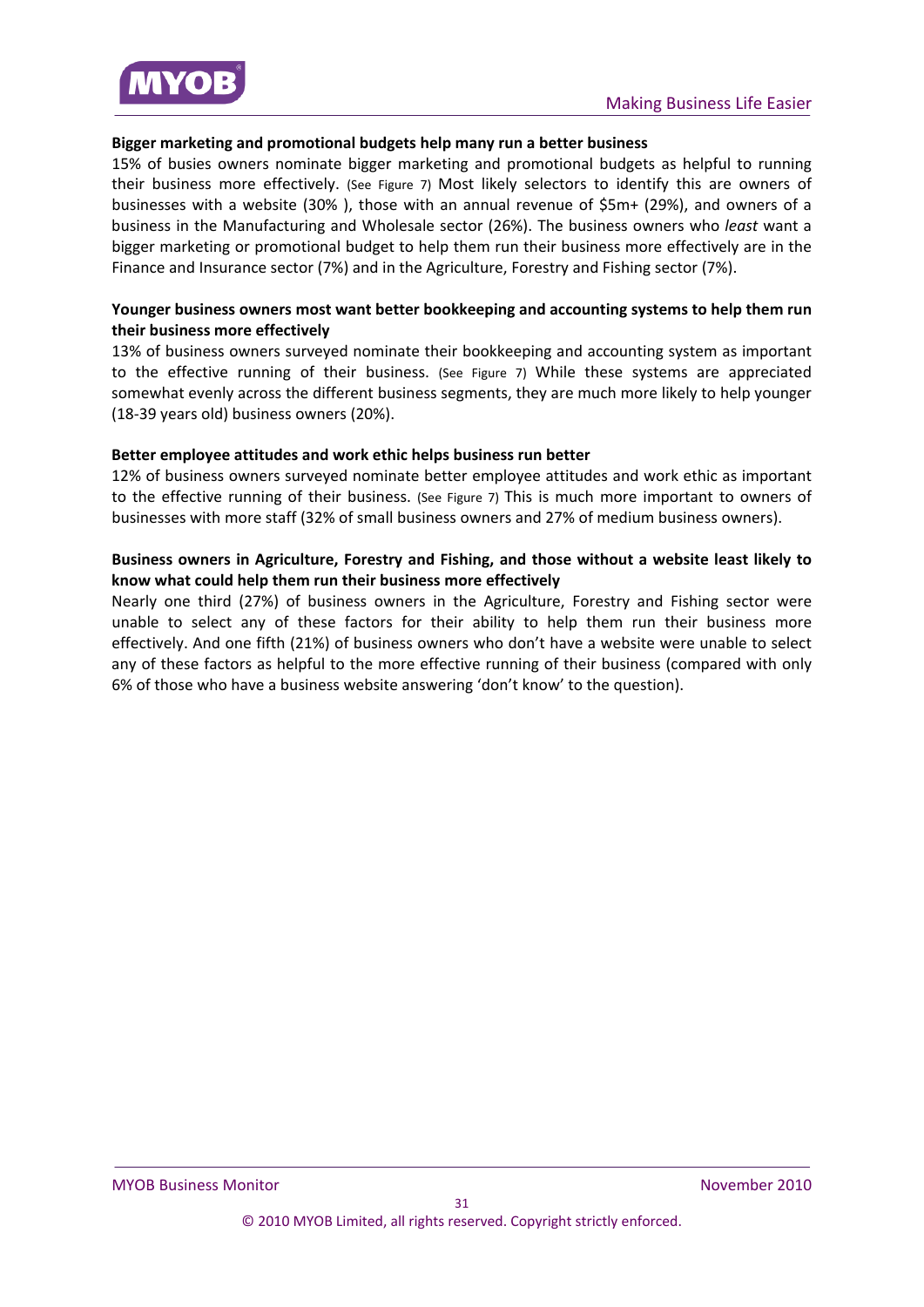

Figure 7: Factors that make it easier for them to run their business over the next 12 months: by Total Sample (% of n = 1,007).

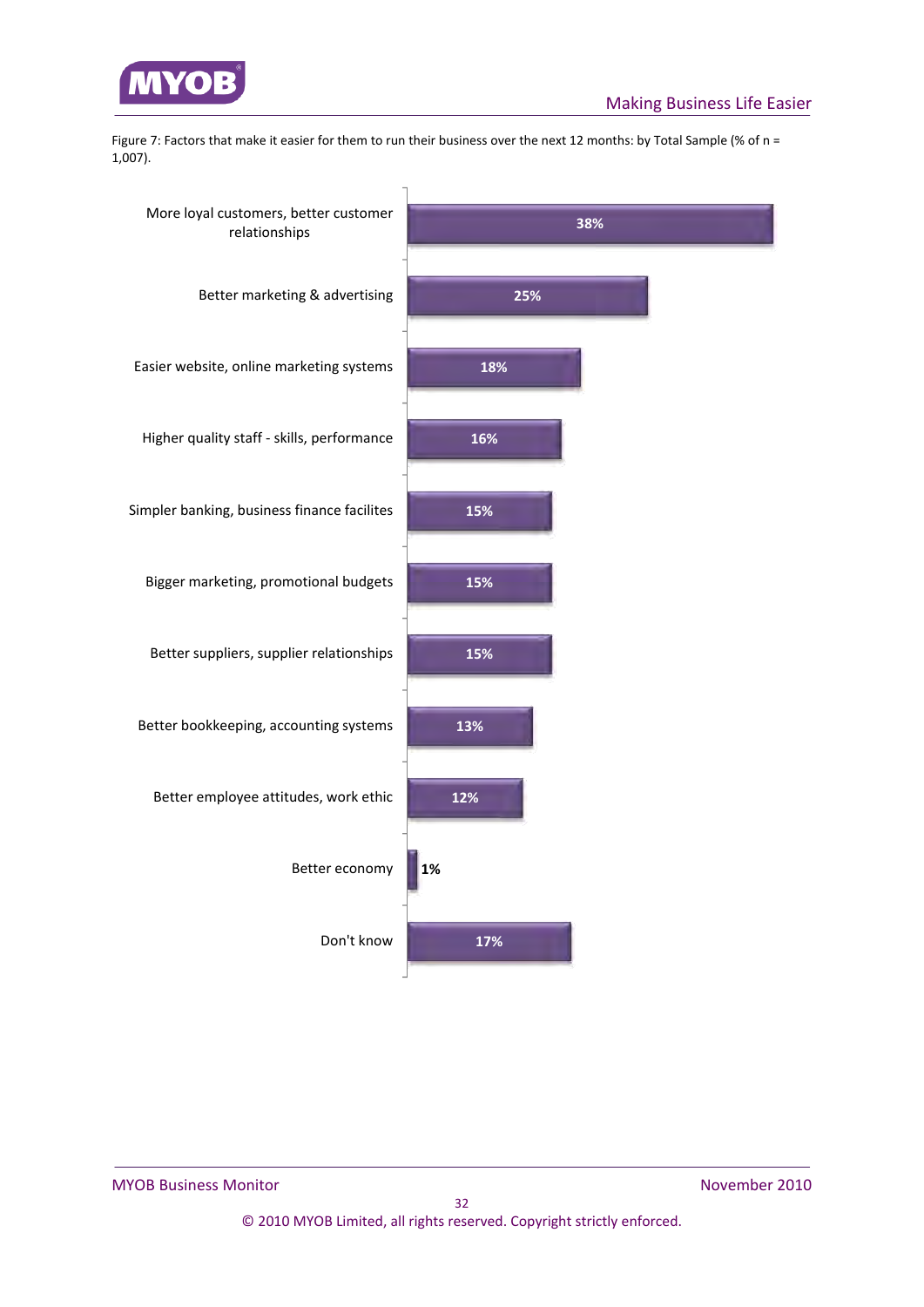

<span id="page-32-0"></span>

## **Time it is taking to get paid by customers or clients**

#### **Most business owners still being paid in the same time, but one third waiting longer**

Base: Business owners and directors (n = 1,007)

Q. Compared with 6 months ago is it taking more time to get paid by your customers or clients, less time to get paid, or is it taking about the same amount of time?

#### **One third of business owners are waiting longer to get paid than they were six months ago**

While 60% of business owners report that they are getting paid in about the same time as they were paid six months ago, one third (34%) of business owners now say that it's taking a little or a lot more time to get paid. Only 3% now say that they are getting paid a little or a lot faster than they were being paid six months ago.

#### **Owners of medium sized businesses, or with decreased revenue, or in Manufacturing & Wholsale or Construction or Trades sectors waiting longer to get paid**

The business owners waiting longer to get paid are more likely to own a business with decreased revenue compared with a year ago (50%), own a business in the Manufacturing or Wholsale sector (50%) or the Construction or Trades sector (43%), or own a medium sized businesses (45%).



Figure 10: Time taken to get paid compared with 6 months ago: Total Sample (% of n= 1,007)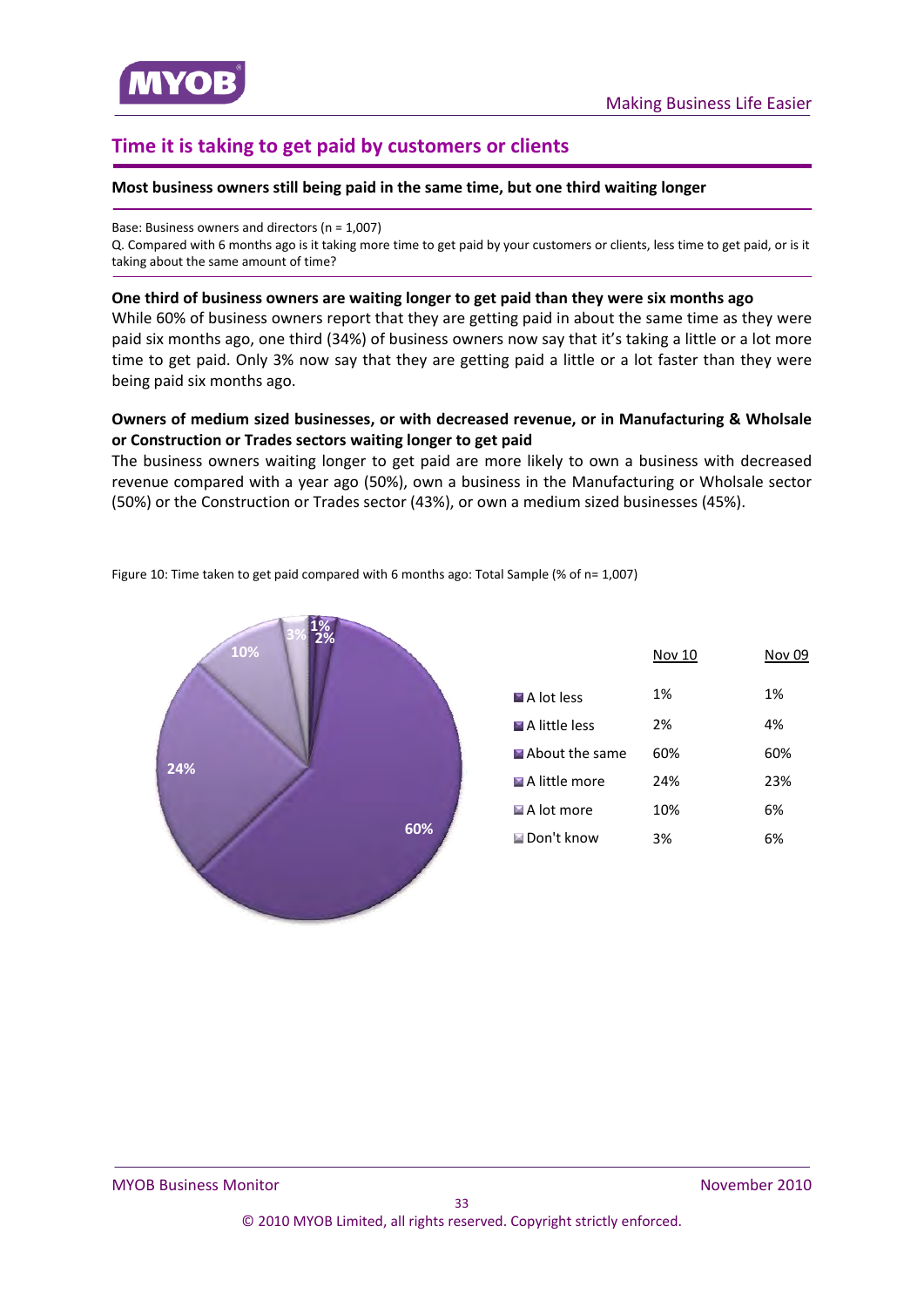<span id="page-33-0"></span>

## **Business development activity changes in past 6 months**

#### **Many businesses diversifying with increased activity in new markets, plus greater variety of products and services**

#### Base business owners & directors (n=1007)

Question: With regards to your company business, how would you say that each of the following has changed in the last 6 months?

#### **More than twice as many report increased activity in new markets as report the opposite**

Just over a quarter (26%) of business owners report increased activity in new markets in the past 6 months, compared with 12% who report a decrease in this particular activity. This is a slight increase on April 2010 levels. (See Figure 11) Owners of businesses in the Manufacturing and Wholesale sector (44%) are most likely to report an increase in this activity, followed by owners of medium sized businesses (41%), businesses that have a website (42%) and business owners who have enjoyed increased revenue compared with a year ago (39%).

#### **Manufacturers, Wholesalers, owners of bigger business show most increase in variety of products and services offered**

While 23% of all business owners surveyed report that they are offering a wider variety of products and services in the last six months, only 7% report offering a narrower variety or fewer products and services in that time. (See Figure 11) Business owners with an annual business revenue of \$5m+ (50%) and owners of a business in the Manufacturing and Wholesale sector (49%) are the most likely to report increasing the variety of their products and services in the past 6 months. Business owners who have a business website (37%) are much more likely to be offering more variety than are business owners who don't have a business website (17%)**.**

#### **Most significant decreases in business development activity in sales and promotions, marketing and advertising spending**

Owners of very small businesses have not sustained sales and promotions and marketing and advertising spending, unlike owners of larger businesses. Business owners with increased business revenue vs. a year ago (30%) and small business (30%) and medium business (24%) owners are more likely to report increases rather than decreases in their sales and promotions activity. And those business owners with a business website (34%) are twice as likely as the national average to have increased their marketing and advertising spending in the last 6 months.

#### **Owners of businesses with a larger revenue more likely to be increasing staff training, staff numbers**

Two fifths (40%) of owners of businesses with an annual revenue of \$5m+ have increased staff training in the last 6 months, compared with only 22% of small business owners who have. Finance and Insurance is the industry sector where business owners are most likely (27%) to have increased staff training in the last six months. And the business owners most likely (30%) to have increased staff numbers in the last six months (compared with the total of only 6% who have done so) also have an annual business revenue of \$5m+.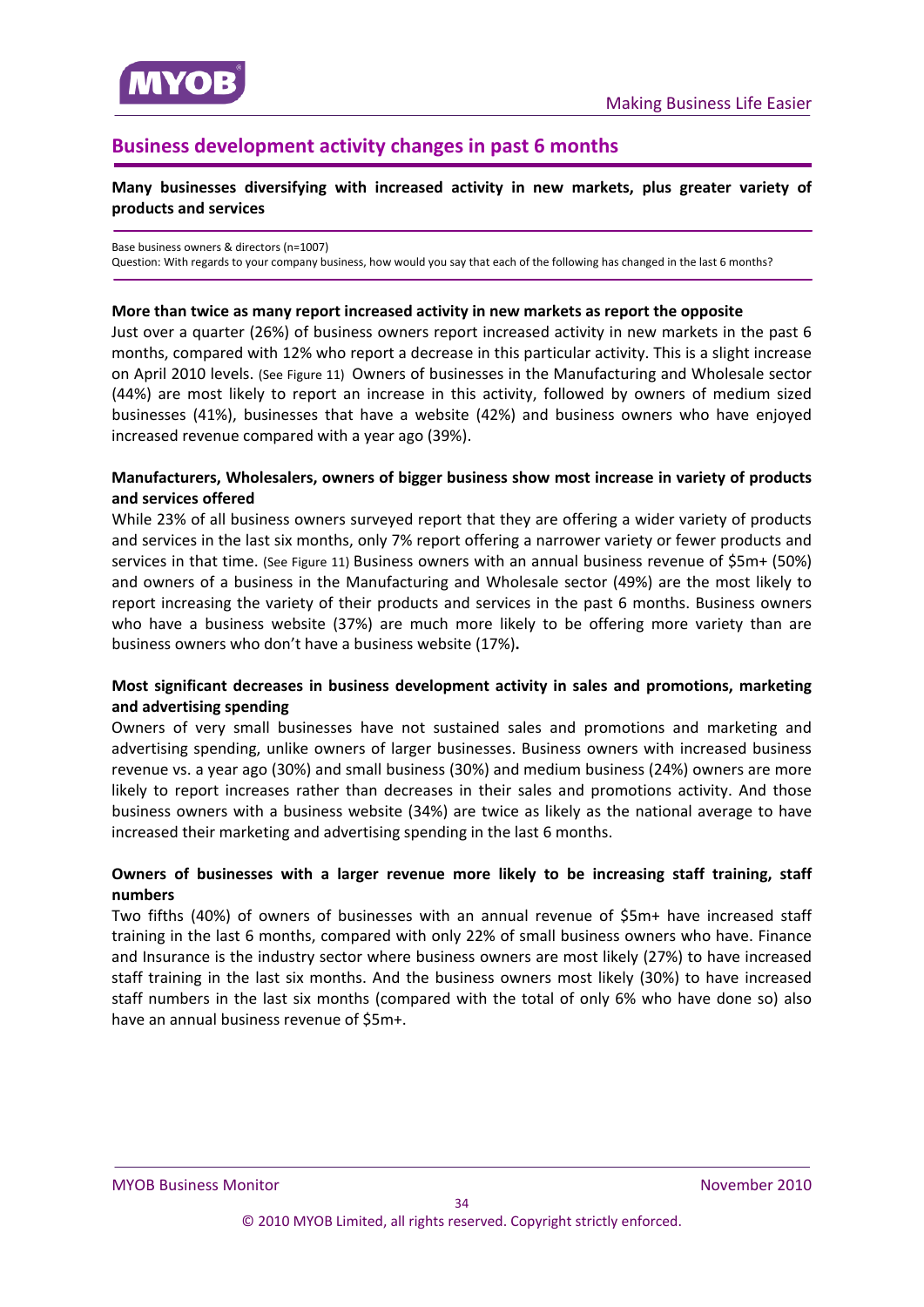

| Figure 11: Business development activity changes in past 6 months by type of business activity (% of n=1,007) |  |  |
|---------------------------------------------------------------------------------------------------------------|--|--|
|---------------------------------------------------------------------------------------------------------------|--|--|

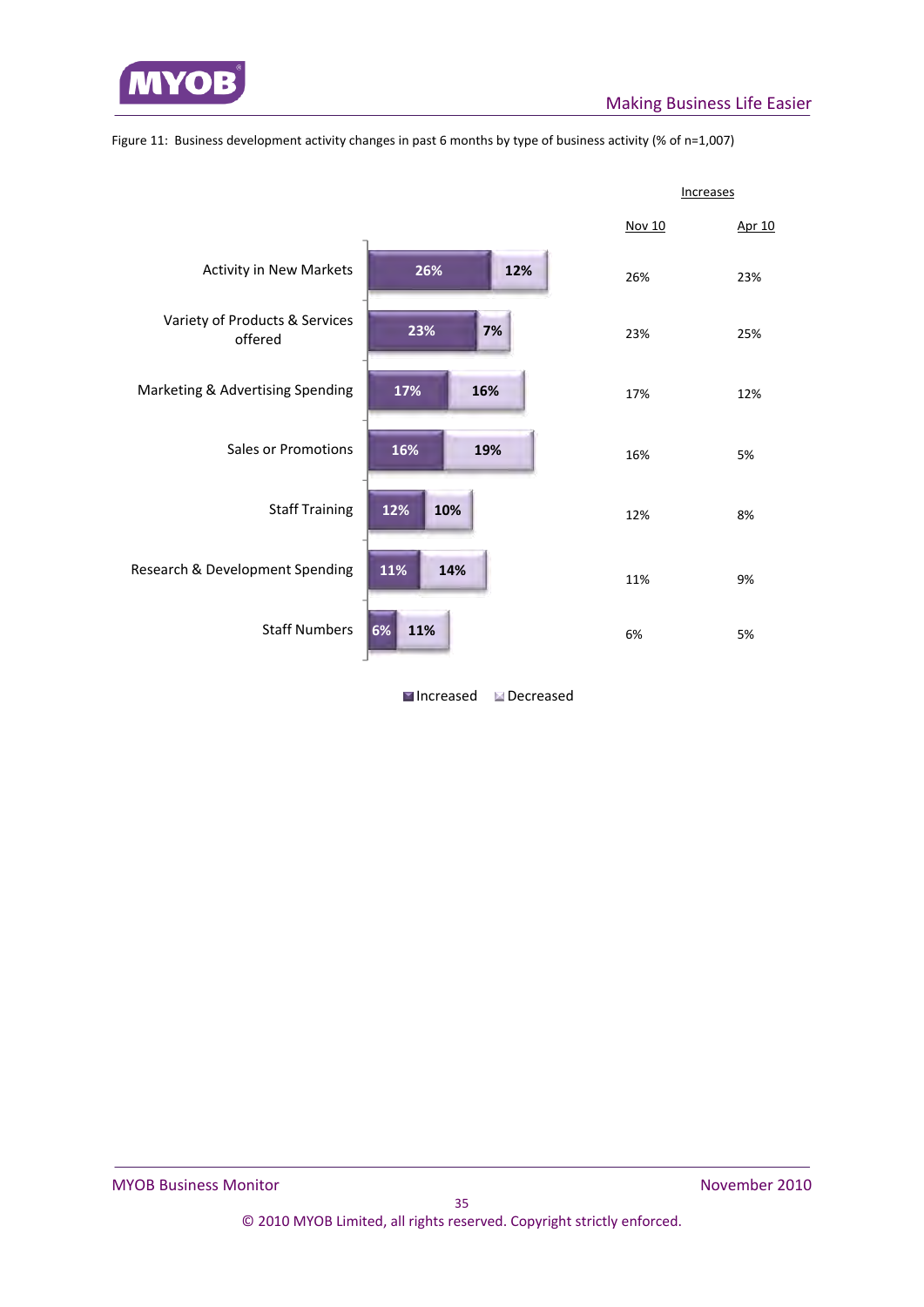## <span id="page-35-0"></span>**How business owners track cash flow in their business**

#### **Many business owners still missing opportunity to systematically track business cash flow**

Base: Business owners & directors (n = 1,007) Q. How do you track cash flow in your business? (Please select your MAIN METHOD from the list below)

#### **Many business owners still relying on bank statements, not computerised accounting systems, to measure cash flow**

Although one quarter (25%) of all business owners surveyed use computerised accounting systems to measure and predict their cash flow, two fifths (41%) of business owners are still relying on their bank statements to indicate the status of their cash flow. (See Figure 12)

#### **Finance and Insurance business owners most likely to rely on bank statements**

More than half (56%) of the business owners in the Finance and Insurance industry rely on their bank statements to track their cash flow. Owners of establishing (2‐5 year old) businesses (49%) are the next most likely to do so, followed by business owners located in Regional New Zealand (47%), business owners who don't have a business website (47%) and business owners with low annual business revenue of \$40‐75K (47%).

#### **Computerised accounting systems used by those with more money to count**

Most likely (48%) to use a computerised accounting system to track their business cash flow are business owners with an annual business revenue of \$5m+ (the highest revenue category or band measured in this survey). Two fifths (43%) of both medium and small business owners also use a computerised accounting system to track cash flow.

#### **Business owners with higher turnover most likely to use Accountant to track cash flow**

Close to one third (30%) of business owners with an annual business revenue of \$5m+ engage their Accountant to monitor their business cash flow, compared with two fifths (41%) of business owners surveyed in April 2010 who reported the same.

#### **Very few business owners admit to poor or no cash flow management**

Only 8% of business owners surveyed admit that *"I don't track cash flow as well as I should"*, compared with 12% in April 2010 who admitted this. The business owners who own up to this lack of cash flow tracking are more likely to be 18-39 years of age (15%), owners of start-up (<2 years old) businesses (13%), and owners of a business in the Transport sector (15%) or a business in the Finance and Insurance sector (15%).